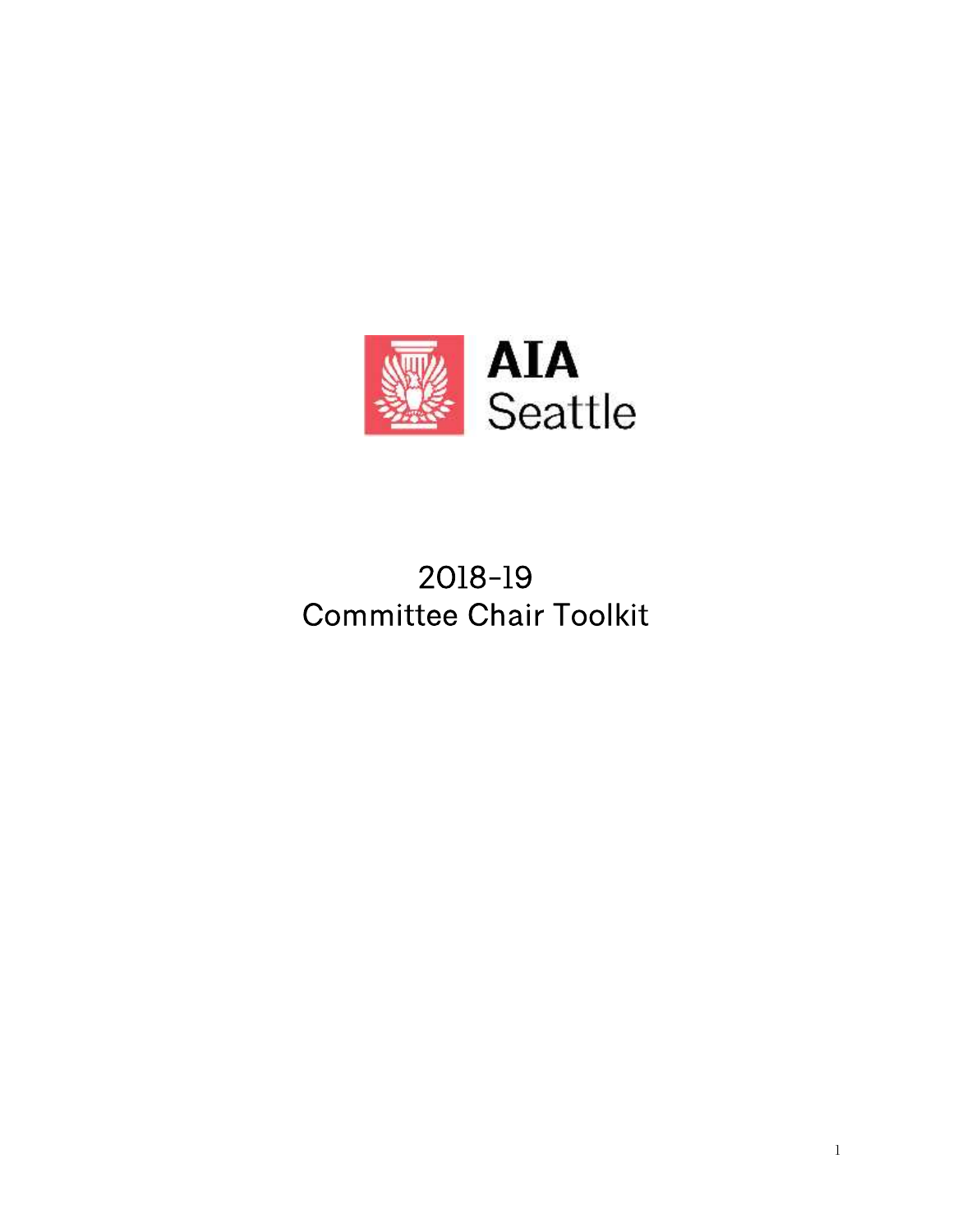# **Table of Contents**

| 1 |  |
|---|--|
|   |  |
|   |  |
|   |  |
| 2 |  |
|   |  |
|   |  |
| 3 |  |
| 4 |  |
|   |  |
|   |  |
|   |  |
|   |  |
|   |  |
|   |  |
| 5 |  |
|   |  |
|   |  |
|   |  |
|   |  |
| 6 |  |
|   |  |
|   |  |
|   |  |
|   |  |
|   |  |
|   |  |
|   |  |
|   |  |
|   |  |
|   |  |
|   |  |
|   |  |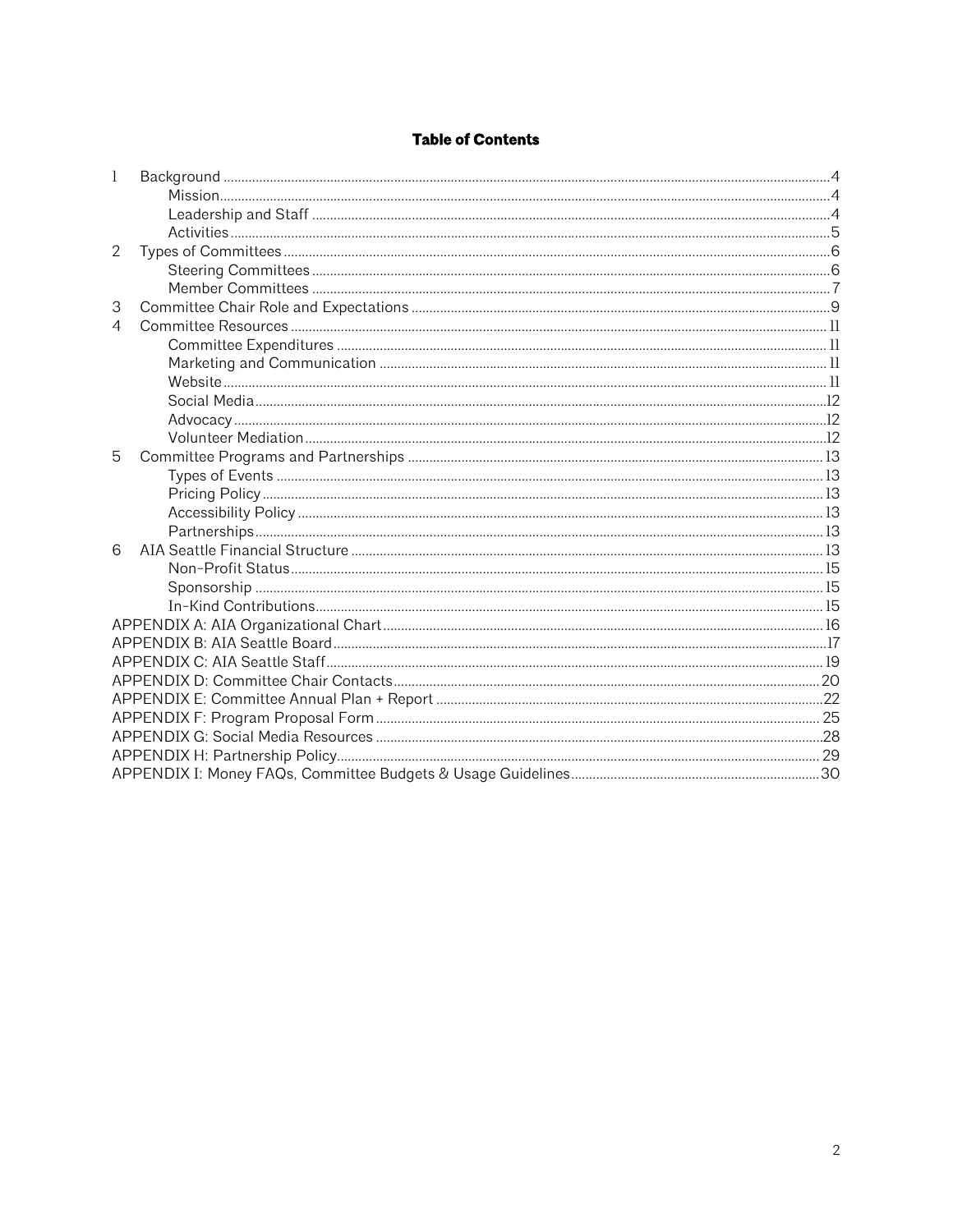# **1 Welcome**

# **Welcome from Alissa Rupp, AIA Seattle Board President**

Dear AIA Seattle Committee Chairs:

The AIA Seattle Board of Directors would like to welcome you as our new Committee Chair leaders!

Your time and dedication, will maintain our stature as one of the strongest, relevant chapters in the country. The issues and challenges that Seattle faces in the NW Region reflect the National AIA agenda and beyond. Seattle is often viewed as one of the thought leaders for the Institute.

We look forward to your contributions in the coming year, and excellent leadership during these exciting times.

Thank you for your dedication to Seattle AIA!

Alissa Rupp FAIA President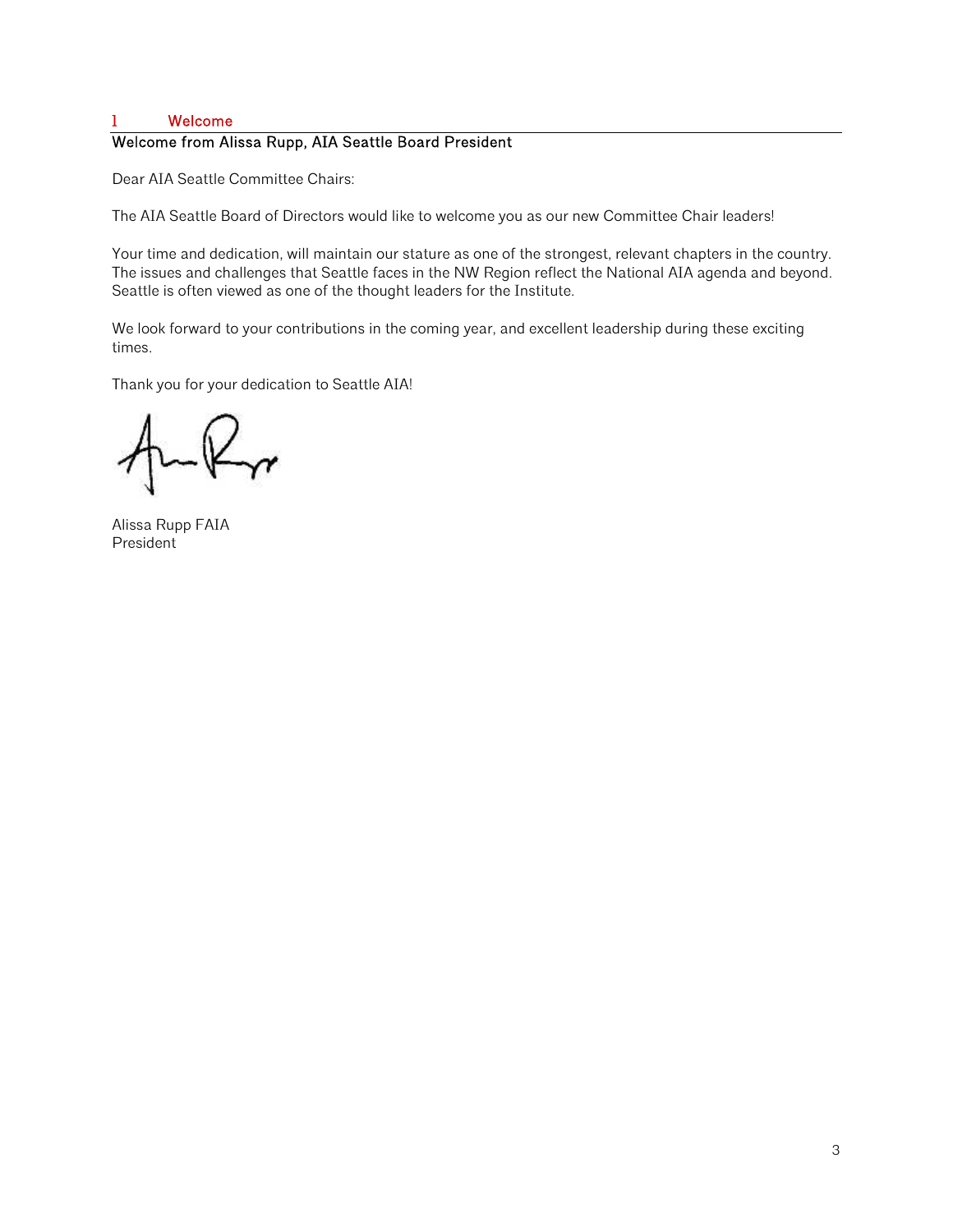# **1 AIA Seattle Background**

AIA Seattle advances the design profession and improves the community. We lead by developing expertise and building connections.

Founded in 1894, AIA Seattle is a not-for-profit professional association of architects, allied professionals, and laypeople. AIA Seattle is committed to excellence in architecture and service to the public. AIA Seattle membership is open to anyone with a professional or personal interest in architectural practice, and in the creation or appreciation of the built environment. AIA Seattle operates as an IRS-designated 501(c)(6) corporation.

AIA Seattle is the sixth largest urban component (chapter) in the U.S. of the American Institute of Architects, serving members in ten counties. AIA Seattle is one of six components affiliated with AIA Washington and is a member of the Northwest & Pacific Region. As one of the largest components in the country, AIA Seattle is a member of AIA's Big Sibs, which meets and represents the concerns of the largest AIA chapters.

AIA Seattle is governed by a Board of Directors elected by the membership. The Board employs an Executive Director to implement Board policy and empowers the Executive Director to identify and secure staff and other resources necessary to operate the association.

In 2011, AIA Seattle incorporated an affiliate non-profit 501(c)(3) corporation, Design in Public, as a strategic initiative to promote a public dialogue about the role and impact of design on urban life. Design in Public is governed by its own Board of Directors, to which AIA Seattle may appoint up to 5 members each year.

# **Leadership and Staff**

The direction of AIA Seattle is set by the Board of Directors, guided by input from our members. The staff executes the direction set by the Board. Committees provide an opportunity for members to engage with AIA Seattle, and also support the directives set by the Board.

# **Board of Directors**

Responsibilities of the Board and its appointed committees include:

- Establishing mission and vision
- Seeking member feedback
- Identifying long- and short-term goals which are outlined in the Strategic Plan
- Fiscal oversight
- Sponsorship development
- Membership recruitment and retention
- Advocacy and policy
- Speaking on behalf of the organization

The Board of Directors meets monthly, and meetings are open to all members as observers. The Board year runs from September 1 to August 31. Committee chairs are encouraged to attend at least one Board meeting during the year to provide a brief report to the Board about the work of their committee. A list of current Board members can be found in **Appendix B**.

# **Staff**

Staff responsibilities include:

- Producing major events, exhibitions and publications
- Managing membership benefits
- Budgeting and financial management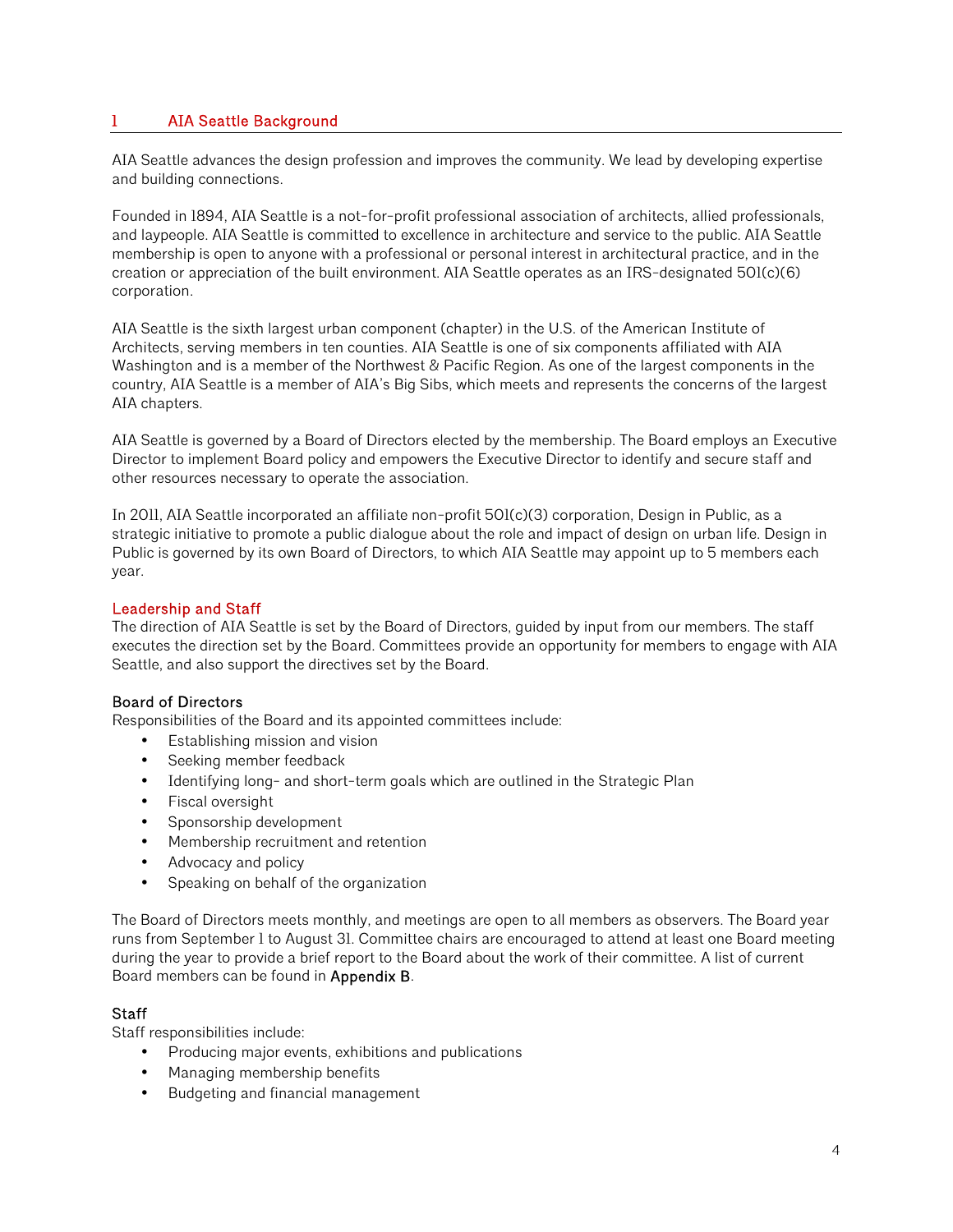- Supporting member engagement
- Executing and evaluating the Board's Strategic Plan

A list of staff members can be found in **Appendix C**.

# **Activities**

The activities of AIA Seattle are vast. AIA Seattle staff, committees, volunteers and partner organizations together present around 100 programs each year, engage in advocacy and public outreach, curate exhibits, provide direct services to our members, and represent Seattle members at the state, regional and national levels.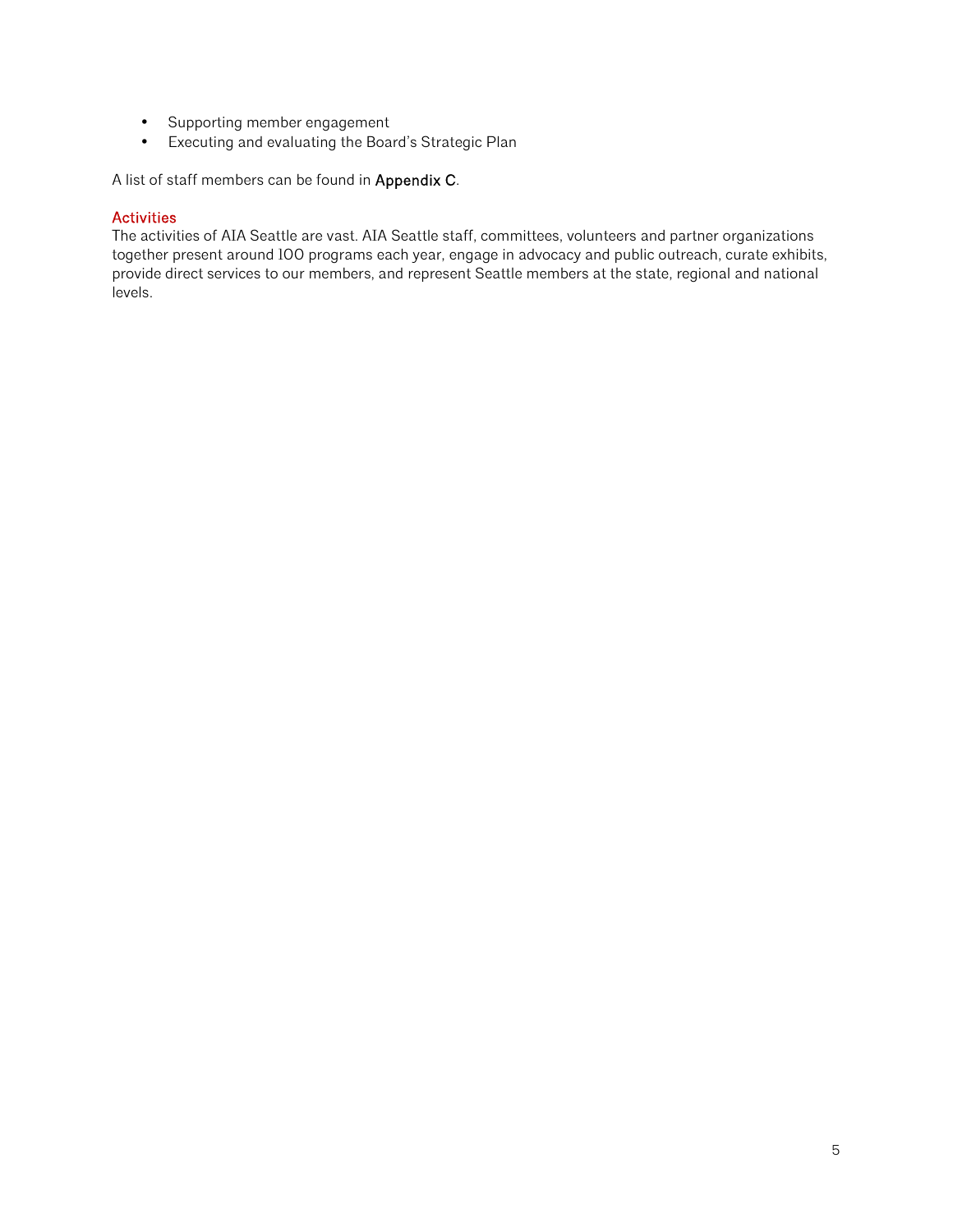# **2 Types of Committees**

AIA Seattle annually supports more than 20 active committees. These committees are incredibly diverse in their interests, activities, and format, and serve our four Visons in our Strategic Plan.

#### **Steering Committees**

Steering Committees oversee each component of our Strategic Plan and ensure that AIA Seattle is reaching its full leadership potential in each area. They help the Board establish its vision and annual objectives, and steward their implementation. Steering Committees serve a critical role in coordinating resources with priorities and mission, and also in communicating between member committees and the Board. On these committees, staff and Board work together to accomplish these goals. Steering Committee members are appointed by the Board, and must be AIA Seattle members.

#### **Vision 1: Serving Society**

*Public Policy Board* members direct advocacy efforts of the organization in accordance with organizational mission, vision, values and goals, and make recommendations to the AIA Seattle Board regarding positions and advocacy activities.

*Design in Public* addresses a critical need to connect to the public through design. DiP and AIA Boards share two joint appointments, and share a Finance Committee and a Development Committee.

*Center for Architecture & Design Executive Council* oversees the operation of the Center and coordinates the work of its resident organizations, including AIA Seattle and DiP.

#### **Vision 2: Serving the Profession**

*Strategic Advisory Council* provides an opportunity for recognized leaders in our community to influence and contribute to our work in public programs, advocacy, professional practice and member service. The SAC informs and guides our organization's activities related to professional knowledge, serving our profession through education, research, and awards.

*Professional Practice Steering Committee* guides programming to advance the practice of architecture, including professional education, awards and research and serve as a liaison between the AIA Seattle Board and the organization's Professional Practice Member Committees.

#### **Vision 3: Serving our Membership**

*Membership Steering Committee*, led by the Secretary as chair, spearheads member recruitment and participation efforts, reviews and improves member benefits, and leads member retention and recognition efforts. The Membership Steering Committee serves as a liaison between the Board and member-led committees.

#### **Vision 4: Serving the Organization**

*Finance Committee*, led by the Treasurer as chair, oversees the annual financial review, monitors the budget, and manages the organization's reserve investments.

*Development Committee* works with staff to lead the annual sponsorship drive.

*Nominating Committee*, led by the past president, identifies new board leadership.

*AIA Northwest Washington* is a section of the AIA Seattle Chapter and functions as a Steering Committee. One director will represent the section on the Board of Directors. NWW represents the interested of members in Skagit, Whatcom, Island and San Juan counties.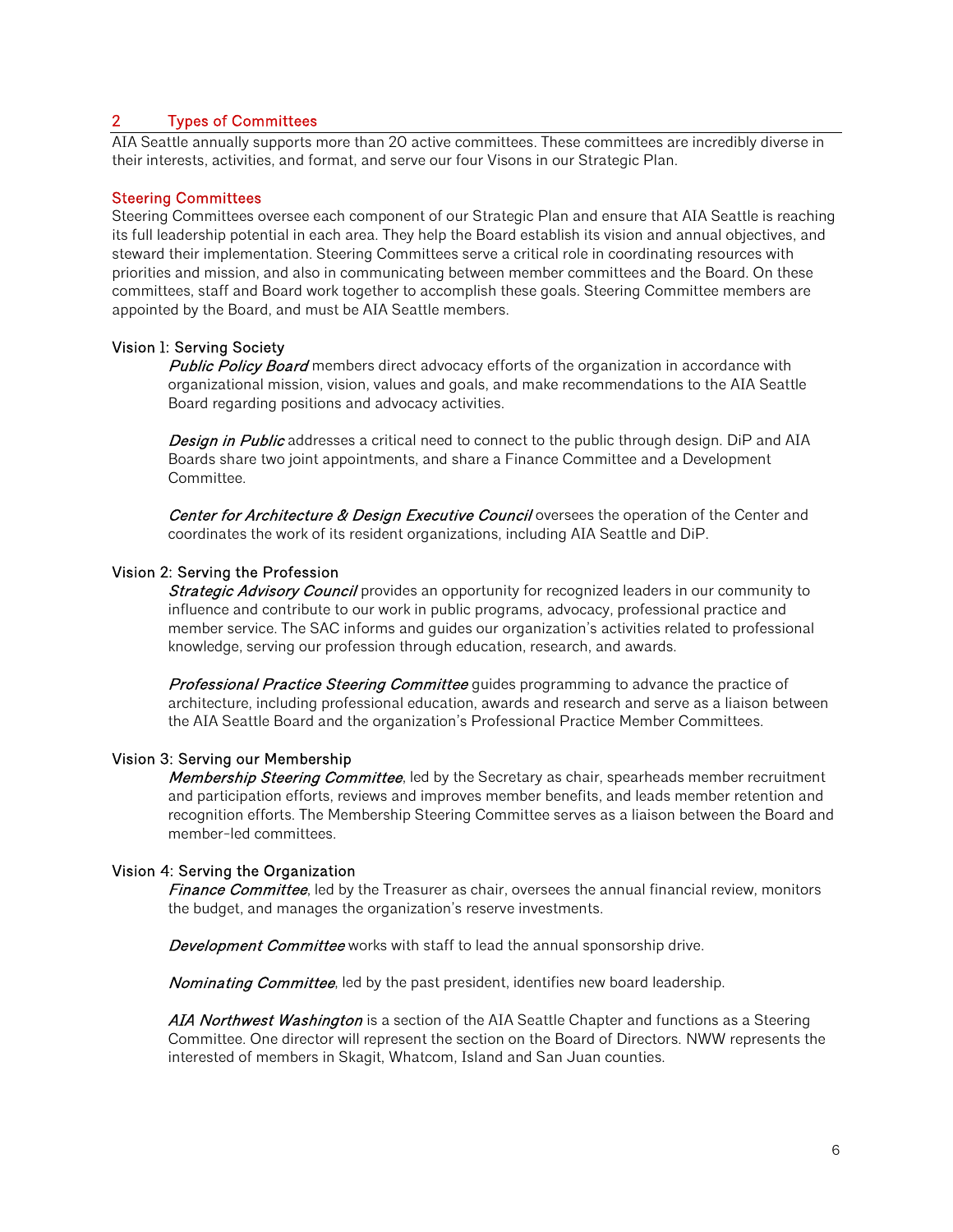#### **Member Committees**

Committees engage groups of AIA members with a shared interest, background, or career stage. Committee participants are strongly encouraged to be AIA Seattle members and Committee Chairs are required to be AIA Seattle members.

# **Vison 1: Serving Society**

*Seattle Design Festival* Committee plans and produces the annual Seattle Design Festival, part of Design in Public, coordinating with AIA committees that are interested in creating public programs as part of the festival.

# **Vision 2: Serving the Profession**

*Committee for Architects for Education (CAE)* develops a knowledge sharing network of individuals that impact planning and design of early learning, K-12, higher education, and other learning environments. Members share innovative ideas, trends and best practices in education through local events, programs and tours that strengthen relationships between architects, allied organizations, client groups and the public at large.

*Committee on the Environment (COTE)* focuses on information and resource sharing among professionals in the local sustainable design community through monthly presentations, case studies, discussions and tours.

*Codes Committee* considers items of interest around code issues and interacts with various local and state jurisdictions to develop and advocate for changes to codes and their application. From time to time, the committee helps generate educational programs for design professionals and codes officials.

*Disaster Preparedness & Response (DP&R)* informs and coordinates design professionals' action in preparing for and responding to disaster conditions. Activities have included offering seminars and workshops to prepare design professionals for work of this kind to serve communities and clients, as well as organizing relief efforts.

*Honor Awards Program Planning Taskforce* plans and executes AIA Seattle's annual marquee program, the Honor Awards for Washington Architecture, which features an international jury of renowned architects and a live presentation to a discerning audience of more than 1,000 people in the design community.

*Urban Design Forum* serves the AIA Seattle membership and the community by bringing forward critical issues facing Puget Sound neighborhoods and cities, in order to inform, engage and support advocacy by AIA Seattle members and others who share a concern for the quality of the built environment.

*Mass Timber* focuses on the building technologies around wood. This new committee is focused on producing white papers and educational programs to spread information and best practices around architecture incorporating mass timber around the Puget Sound.

# **Vision 3: Serving our Members**

*Diversity Roundtable* is a group that attracts, retains and empowers individuals of underrepresented backgrounds in the profession of architecture through scholarship, community service and activism. The committee embraces and celebrates diversity in all its facets and strives to provide opportunities for an ever-greater diversity of individuals to become registered architects, take advantage of leadership opportunities, and influence our practices and professional lives.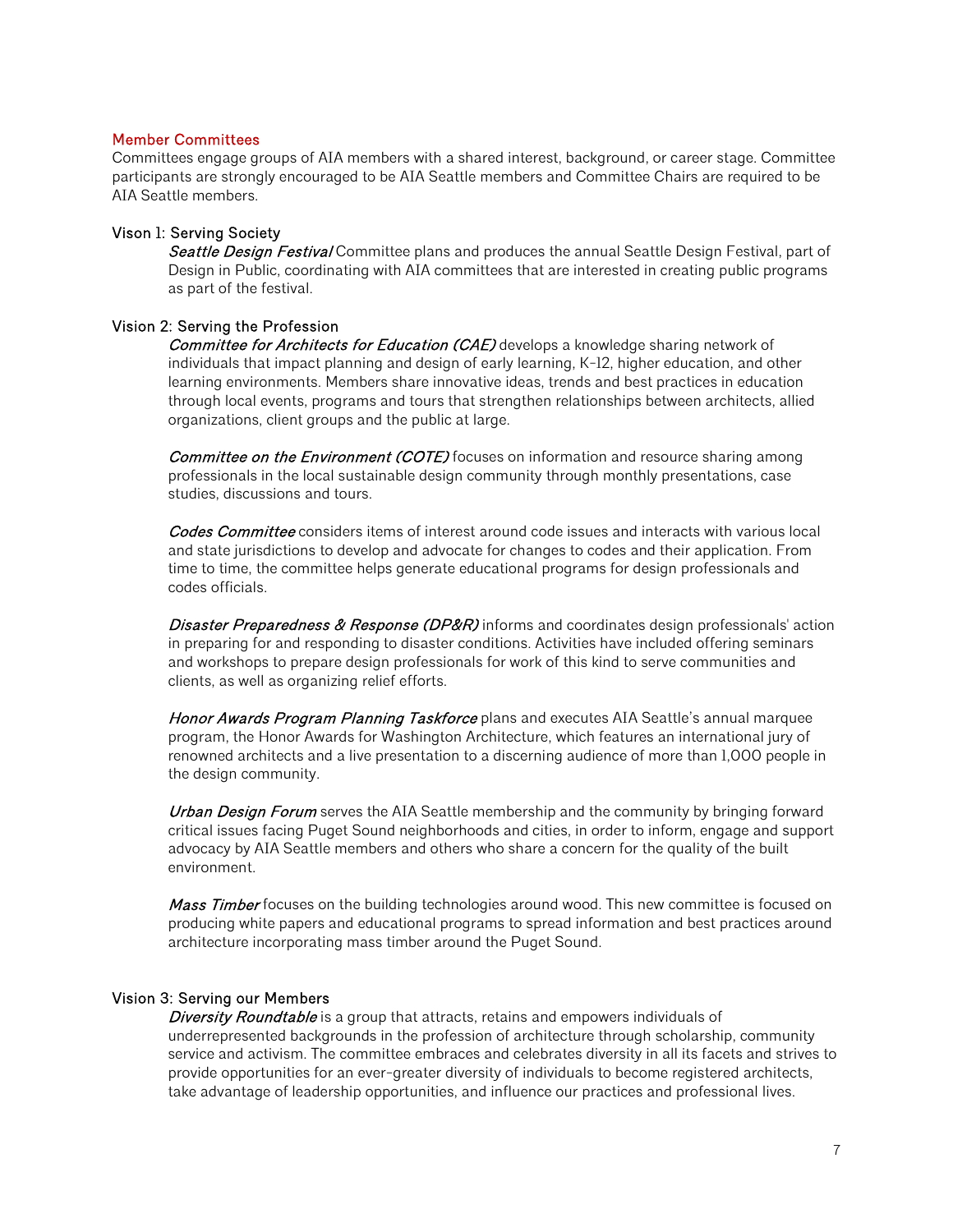*Fellows and Honors* committee is made up of Seattle-area FAIA members appointed by the Board President. The committee nominates individuals for chapter, regional, and national awards, and proposes and supports candidates for the AIA College of Fellows.

*Laddership groups* are intended to broaden opportunities to provide strong mentoring for our architectural community**.**

*Northwest Residential Press* focuses on recommending diverse projects for publication that demonstrate the benefits of working with an AIA Architect. Through the AIA Seattle Home of Distinction program, the committee organizes a bi-annual Call for Submissions of AIA Seattle Architect member-designed homes, and executes a review and selection process with the *Seattle* magazine editors for bi-monthly feature publication in the Shelter section of the magazine.

*Seattle International Architects Forum (SIAF)* broadens cross-cultural horizons, provides mentoring and educational opportunities, and inspires awareness of international architectural practice.

*Small Practice and Residential Committee (SPARC)* supports professional & business development, leadership and growth for the many members of small practices and those practices engaged primarily in the execution of residential commissions. We represent this group of professionals within the AIA and the community – working to support professional development, elevate awareness of their work and to celebrate their contribution to the built environment

*Women in Design Committee* celebrates women in the design professions and supports their professional development and leadership growth by providing a forum for thoughtful discussion and networking. The committee seeks to raise the awareness and understanding of the current state of gender diversity and elevate the influence of women leaders in our profession.

*Young Architects Forum* promotes the professional growth and leadership development of early and mid-career architects by developing a network of peers and providing opportunities for the open exchange of ideas and information. YAF are recent graduates, transplants, anyone working in, affiliated with or interested in the field of architecture.

*Committee on Homelessness* is a group of architects, professionals and concerned citizens who believe that Seattle's homelessness crisis demands immediate action. They use their knowledge as designers and builders of the urban environment to help those who are unsheltered. Their mission is three-fold: educate ourselves, our colleagues and our communities about homelessness; advocate for housing and human dignity in local policies; and serve the homeless, directly and in partnership with other organizations.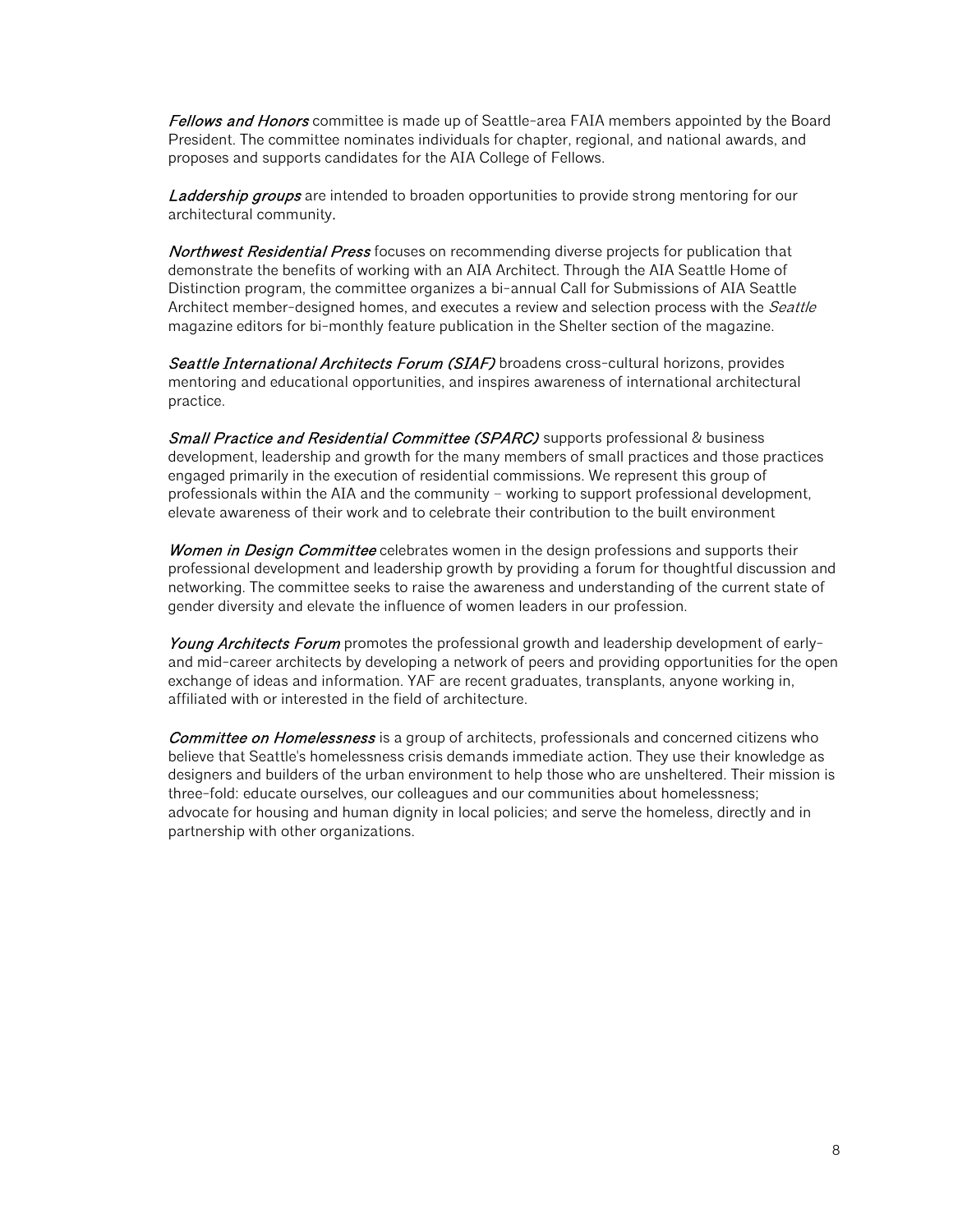# **3 Committee Chair Role and Expectations**

# **Eligibility**

AIA Seattle Committee Chairs are required to be members of AIA Seattle, in any membership category: architect, associate, or allied professional. If you are not currently a member, please speak to the Membership Manager about your options for joining.

# **Term**

Committee Chairs are appointed by the Board President for a one-year term beginning in September. Committee Chairs may be appointed for additional terms at the discretion of the Board, with a three-term limit.

# **Committee Chair Role**

- Recruit and communicate with members
- Welcome interested new members
- Encourage and promote the value of membership
- Convene meetings, set agendas and distribute minutes if desired
- Develop the committee's Annual Plan in alignment with the Board's annual priorities and submit Member Committee Accreditation
- Meet with their Steering Committee at least 2 times throughout the year
- Submit a brief synopsis of the committee's activity for the monthly Director's Report
- Shepherd proposals to their Steering Committee of the development and execution of any programs or activities the committee chooses to undertake during the year
- Have a plan in place for effective leadership succession

# **Committee Chair Expectations**

## **Member Communications**

Chairs are required to utilize AIA Seattle's website to communicate with members and send at least 4 messages a year to members via committee newsletter or in AIA Seattle e-news. Chairs should manage and frequently update the content on the committee's page on AIA Seattle's website, add committee events to AIA Seattle's website, and maintain the committee email list and add emails of event attendees when appropriate.

#### **Member Engagement**

Committees are required to provide at least 4 annual opportunities for member engagement (e.g. presentation, continuing education class, social events, networking events, tours, press/call for submissions, etc.) and report the average attendance (required average attendance 20). AIA Seattle encourages all opportunities to be hosted at the Center for Architecture & Design.

#### **Committee Leadership**

Chairs are required to manage their committee meetings, which are separate from hosting member engagement events and opportunities, and record meeting attendance, including names, emails, and member numbers. All committees are required to meet at least quarterly with 6+ active committee members (active is defined as a member who attends meetings and is a core participant in the committee's activities) who are current AIA members. AIA Seattle encourages all committees to meet at the Center for Architecture & Design.

#### **Governance**

Chairs are required to annually review and provide an accurate committee mission statement, participate in the Committee Chair Orientation and mini planning retreat, submit an Annual Plan and Member Committee Accreditation. Chairs are also required to submit a brief synopsis of the committee's activity for the monthly Director's Report (minimum of 4 a year).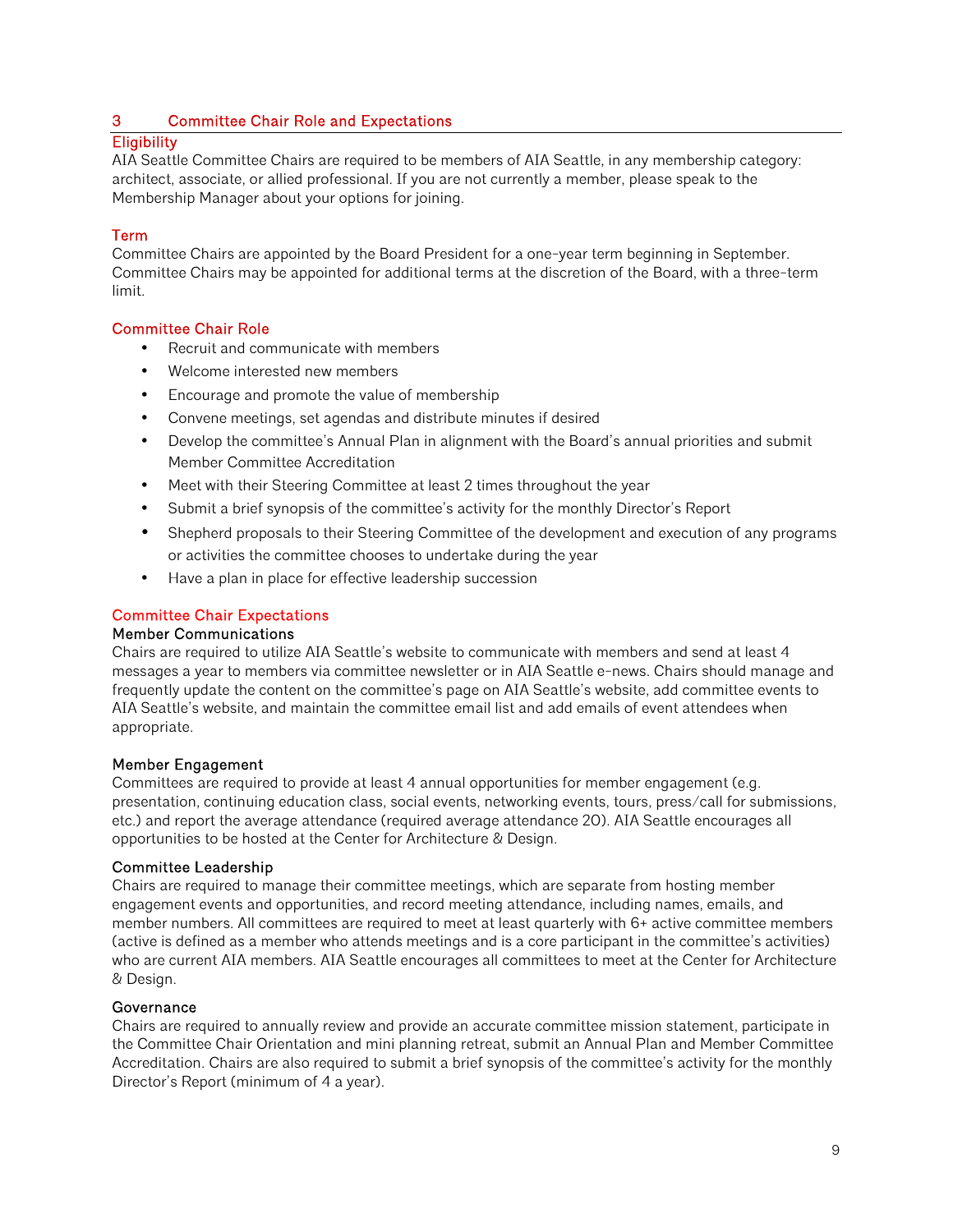# **Required Deadlines**

- **January:** Attend the Parti AIA Seattle's exclusive member event to represent your committee and recruit new committee participants.
- **May**: Participate in a mini planning retreat with your Steering Committee, to discuss any opportunities or challenges faced by committee which will be presented at the June Board retreat.
- **September**: Attend a Committee Chair Orientation and Match Up, to learn about the tools, resources and the chair role, share your Annual Plan and promote cross-committee collaboration
- **October**: Review and revise your committee's mission statement and develop an Annual Plan
- **November 1**: Submit Annual Plan to AIA Seattle
- **Every Three Years**: AIA Seattle reviews and accredits committees every three years to ensure that they are highly functioning, in alignment with AIA Seattle's Strategic Plan and resources, and support and encourage member engagement. At this time, Chairs are required to submit a Member Committee Accreditation application with all requested documentation.

# **Complimentary Registration**

Chairs are eligible for one (1) complimentary registration for a full-day forum. *\*Multiple day forums or series can be discounted to reflect 8 free continuing education hours.* To access your complimentary registration, please contact Membership & Volunteer Manager.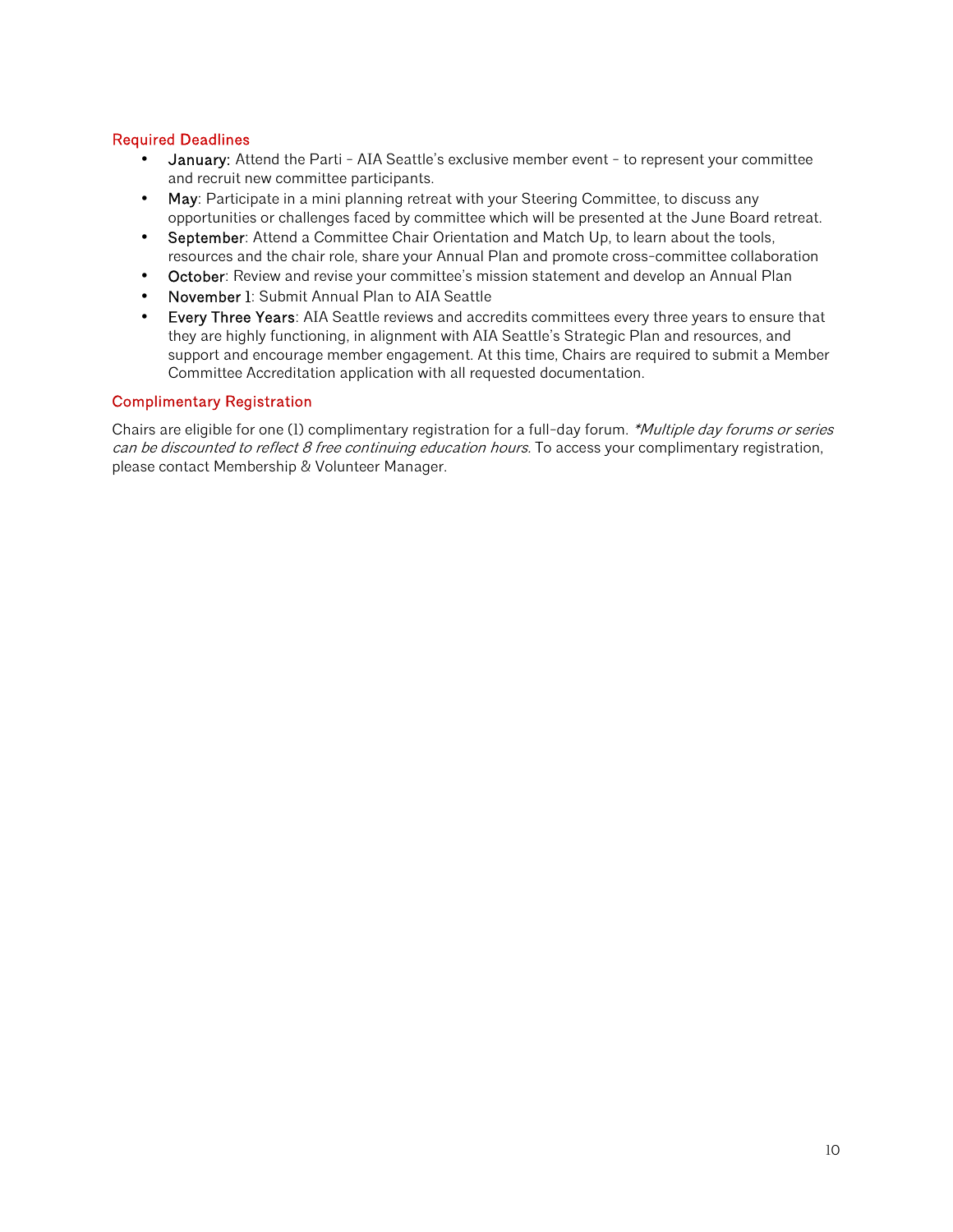## **4 Committee Resources**

Your committee connects to the Board of Directors through your Steering Committee, and through the Membership and Volunteer Manager. AIA Seattle encourages committees to utilize the Center for Architecture & Design for meetings and events when available. You have a right to expect: meeting space, marketing of your programs, CE credits for approved programs, access to all AIA Seattle members through our e-news, beverages for events hosted in the Center, and access to a modest budget. **See Appendix J.**

## **Director's Report**

Each month, the Managing Director prepares a Director's Report for the Board of Directors which includes highlights of committee activities for the month. This report will also be circulated to the Chairs as a resource to stay informed about the work of all our committees.

## **Committee Expenditures**

Committee events that are held in the Center for Architecture & Design will have beverages available for your use. In addition to the individual committee budget, if you are interested in hosting a CE event or provide an honorarium for a speaker, there will be a modest budget available that will be allocated on a first come, first serve basis. In order to be reimbursed for an expenditure, they must have prior approval by Membership and Volunteer Manager– **receipts submitted without prior approval will not be reimbursed. See Appendix J.**

## **Marketing and Communication**

AIA Seattle maintains a weekly enews, social media presence, web calendar and website, and electronic mailing lists. The following are the resources and deadlines if you would like to communicate with members.

| Vehicle                                              | Purpose                                                                                               | Deadline                                                             | Format                                                                                                                                                                                                  |
|------------------------------------------------------|-------------------------------------------------------------------------------------------------------|----------------------------------------------------------------------|---------------------------------------------------------------------------------------------------------------------------------------------------------------------------------------------------------|
| This Week In Design<br>(weekly enews on<br>Tuesdays) | Event and meeting<br>listings, calls to<br>members for<br>participation or content,<br>committee news | Noon on<br>Monday                                                    | Submit all relevant information<br>through the <b>Member News</b><br><b>Submission Form</b>                                                                                                             |
| Committee<br><b>Newsletter</b>                       | Targeted<br>communication<br>regarding special<br>events, opportunities for<br>participation          | Ongoing                                                              | Using the ready-made newsletter<br>templates, Chairs can send out<br>information whenever appropriate.<br>Contact the other Chairs if you<br>would like to send a message to their<br>respective lists. |
| Poster                                               | Public display of<br>posters and flyers about<br>committee events                                     | Send your<br>poster up to<br>four weeks in<br>advance for<br>display | We will post an info sheet llxl7 or<br>smaller in the Center's window. Send<br>or deliver your file to Volunteer<br>Hospitality                                                                         |

#### **Website**

Each committee has its own webpage on aiaseattle.org. Chairs have access to edit their websites and create committee specific posts and events. For more information and detailed instructions, review the Committee Chair Online Communication Tool Manual.

#### **GRAPHICS TOOLKIT INFO/APPENDIX**

Committee chairs have access to a styleguide/"graphics toolkit" for putting together your annual programs. Included is information on font and logo usage, and image sizes and formats. See separate document.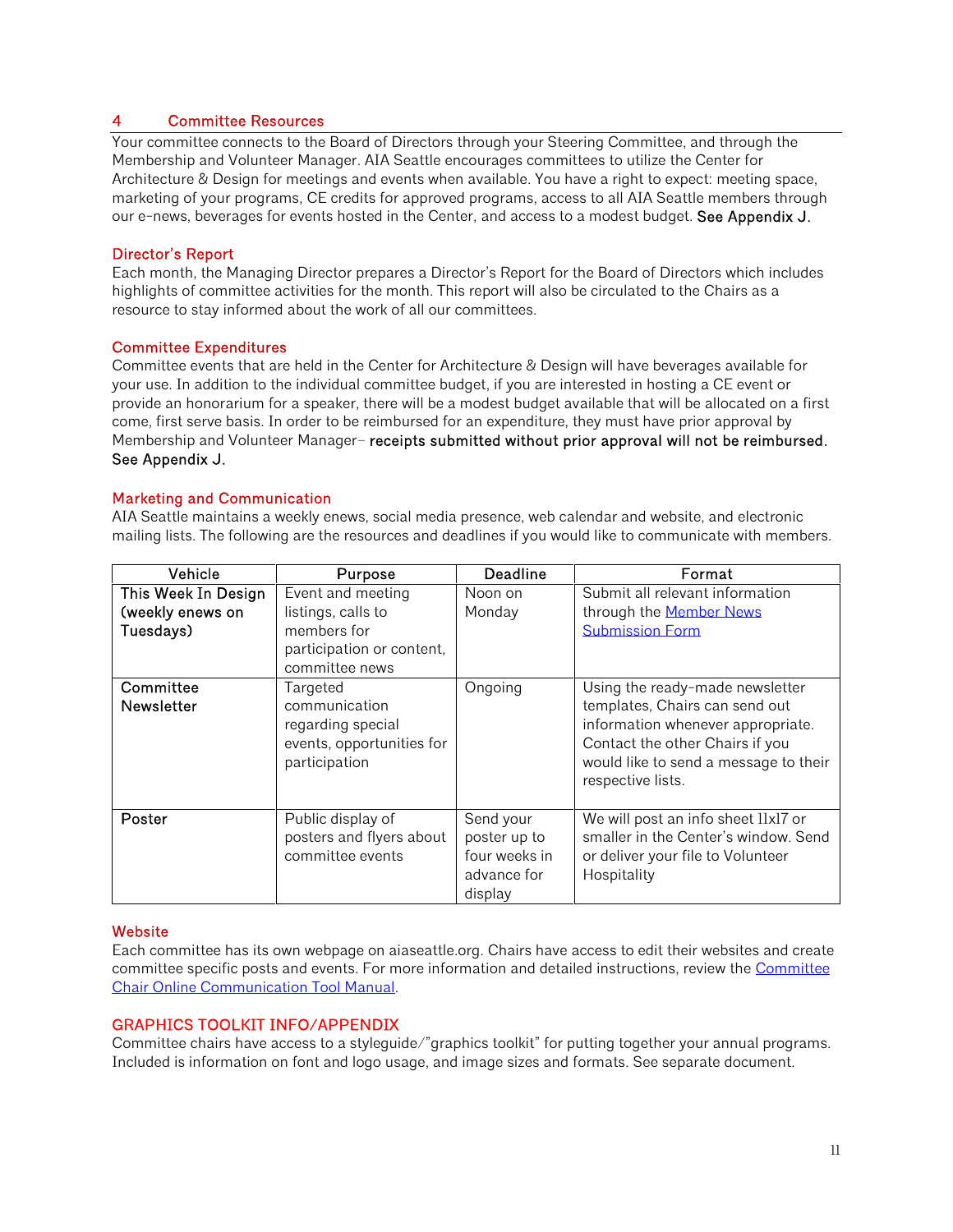# **Social Media**

Committees are encouraged to actively utilize social media, including online video and photos, blogs, Twitter and Facebook. Information about available social media tools and how to access them can be found in **Appendix F.**

# **Advocacy**

Any committee wishing to publicly advocate for or express an opinion on a public policy or urban design issue on behalf of AIA Seattle must go through the Public Policy Board. The Public Policy Board is appointed by the AIA Seattle Board of Directors to identify and vet policy issues of concern to our community, and effect change on priority public policy issues related to the built environment.

The Public Policy Board is looking to committees to raise advocacy issues relevant to their committee:

- Committees are encouraged to submit issue suggestions to the Public Policy Board through the Annual Plan process, **see Appendix D,** or at any time throughout the year. The Public Policy Board will review the suggested topics throughout the year and determine next steps – whether to convene a task force, publish a position document, etc. Committee members may be called upon at that time for their expertise and insight.
- Use your committee time to elevate your issue. There are many ways to effectively advocate without the organization or the committee taking an official position. Does your committee want to host a speaker? Do a workshop? Have a panel discussion? Serve as an outside resource for government staff? If there is a topic you would like to discuss a specific topic with the Public Policy Board, please submit the specific topic via email to the Membership and Volunteer Manager and the Manager of Policy and Advocacy.

# **Volunteer Mediation Policy**

AIA Seattle has a Volunteer Mediation Policy which can be activated when a problem occurs with a volunteer who is discouraging other volunteer engagement; damaging the reputation of the organization; acting contrary to the needs/interest of the organization; standing in the way of the organization's success; or discriminating against or threatening others. If an issue occurs that needs to activate the remedial process, please contact your Steering Committee Chair or a staff member.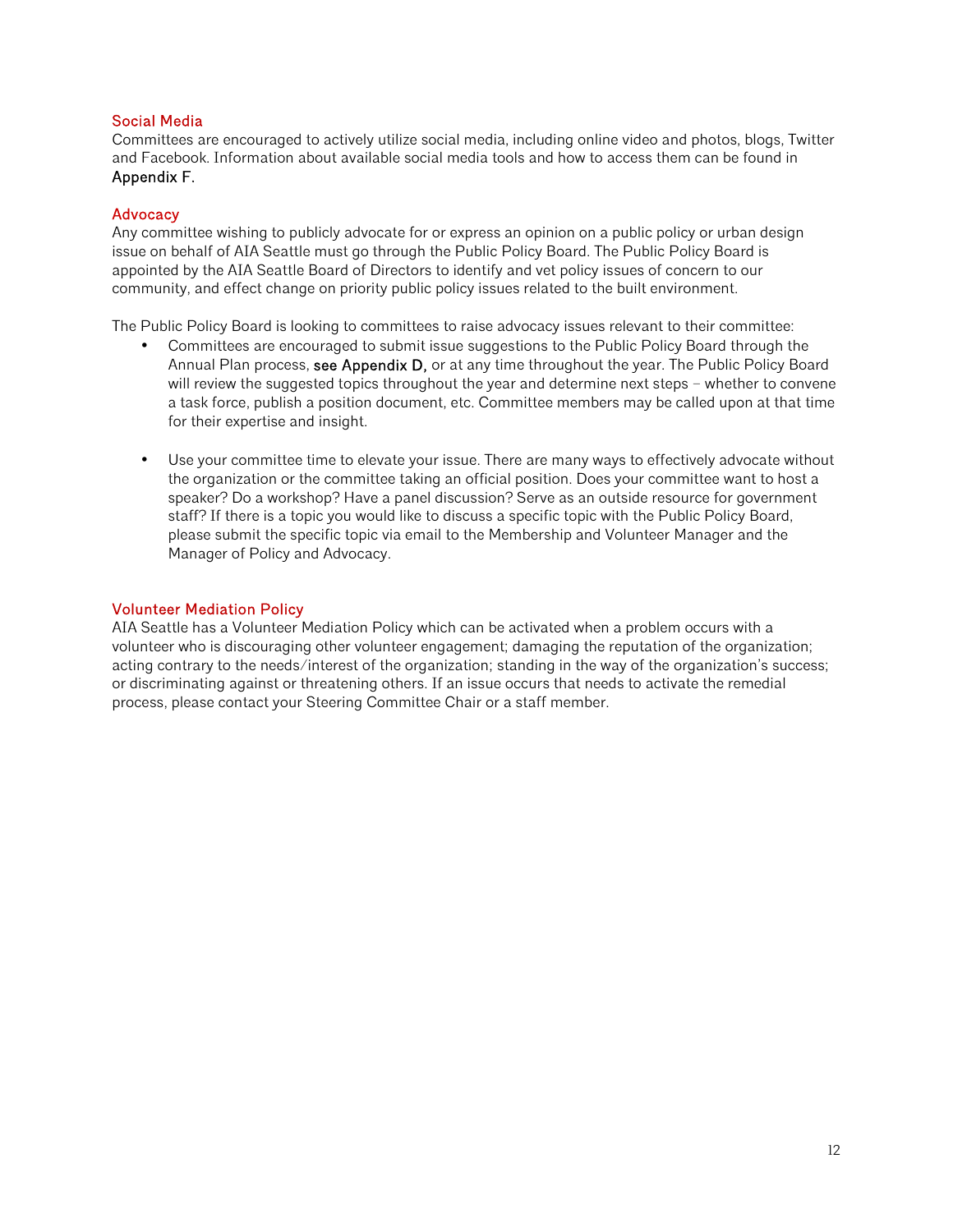# **5 Committee Programs and Partnerships**

## **Types of Events**

AIA Seattle generally supports events in the following formats:

- **Short Educational Programs** presentation of 3 hours or less that offers AIA learning units. These are scheduled throughout the year and generally do not require expenditure on speakers or venue. Committees are invited and encouraged to schedule CE programs for our members throughout the year.
- **Half- and Full-Day Education Programs** conference-style presentations that offer AIA learning units. AIA Seattle supports a limited number of longer programs throughout the year, and selects topics many months in advance based on the directives of the board, member needs, or requests from committees. These longer programs receive significant staff support, and staff allocates and manages the budget. They are generally scheduled 8 months or more in advance.
- **Social Events** parties, happy hours, roundtables, breakfasts and other informal gathering opportunities. Generally offered for free. Several committees host social programs throughout the year.
- **Tours** historic building tours, project tours and hard hat tours that can be offered for CE credit.
- **Lectures and Presentations** often co-presented with other organizations.
- **Seattle Design Festival** committees are invited and encouraged to participate in submitting programs and volunteering at the annual Seattle Design Festival in September.

# **Planning a CE Class**

If your committee wishes to offer a CE class to members, you must complete a CE credit form and return it to Volunteer Hospitality at least 8 weeks in advance to obtain learning units for your class. Classes should feature member-to-member information with unbiased content. Vendors and sales reps who wish to present a class for credit at our office must be sponsors of our organization through our Corporate Allied Partner program or Small Business Allied members. Please see **Appendix E** if your committee wishes to produce an educational program.

# **Pricing Policy**

To encourage committee driven continuing education events, AIA Seattle's policy is that any continuing education program under 3 hours is free for members and nonmembers to attend. In order to provide efficient processing of learning units, AIA Seattle will not process credits for attendees who do not preregister. Chairs should encourage attendees to register in advance of the session to receive credit.

**For committee led tours,** in order to get accurate attendance numbers, we require a nominal registration charge of \$5 for both members and nonmembers, regardless of continuing education credit. Please contact Volunteer Hospitality to create the event registration page.

#### **Accessibility Policy**

AIA Seattle will make every effort to ensure its programs are fully accessible to those with physical disabilities, with the understanding that there may be some special cases, such as historic building tours, hard-hat tours, and tours of private homes where full accessibility may not be feasible.

# **Partnership Policy**

AIA Seattle welcomes opportunities to partner on events and programs with non-profit organizations that share our interests. We work with more than 50 organizational partners each year. Please review our Partnership Policy in **Appendix H**.

#### **AIA Seattle Awards to Individuals**

AIA Seattle makes a number of awards to individuals each year, including medals, honors, scholarships and volunteer recognition. All awards to individuals, including those made by individual AIA Seattle committees, are made on behalf of the organization as a whole. The Board of Directors must approve all such awards,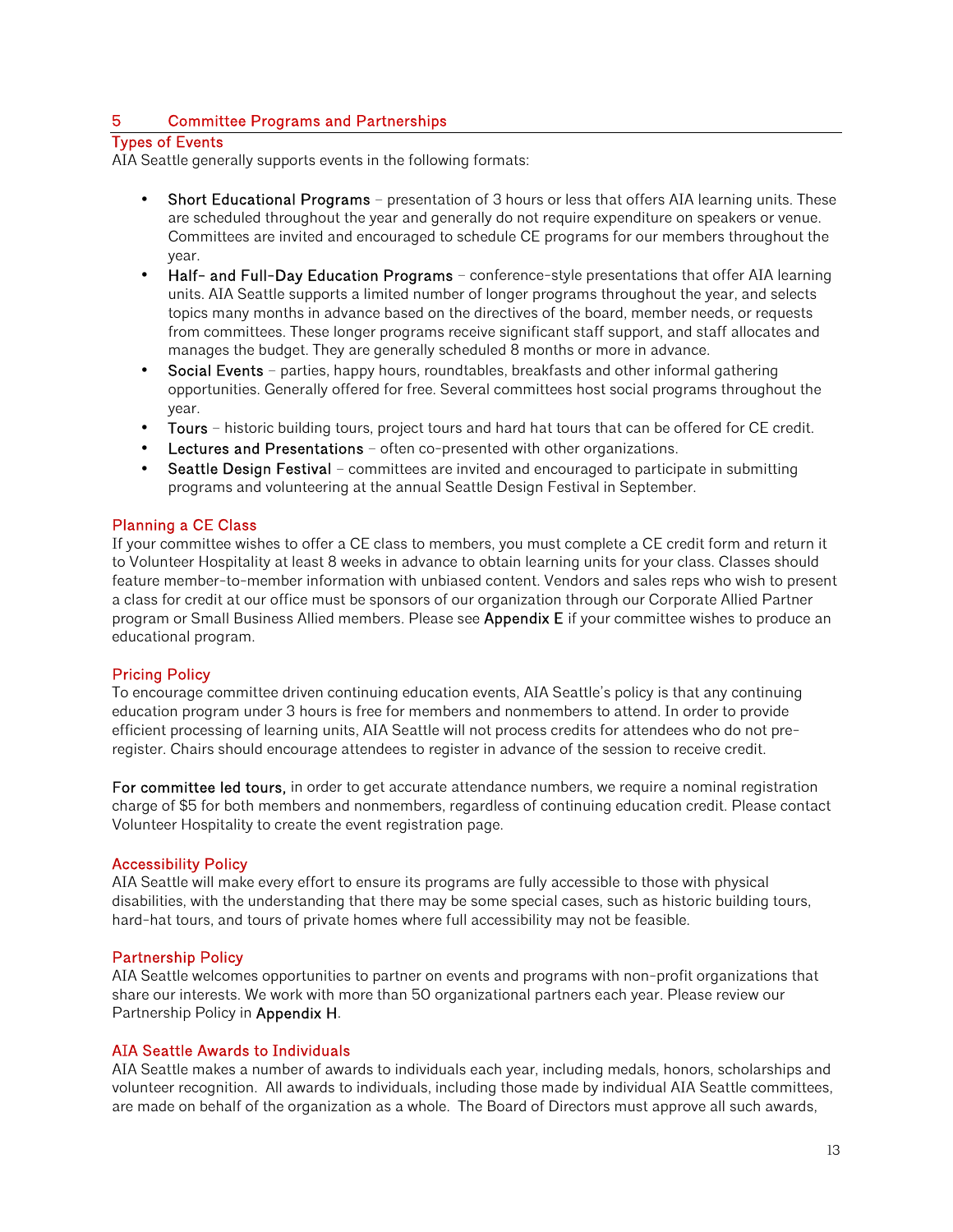either by voting on candidates presented by nominating committees or staff, or by voting to authorize a committee to select individual award recipients. No committee, staff member or AIA Seattle group may initiate an award to an individual without approval by the Board of Directors.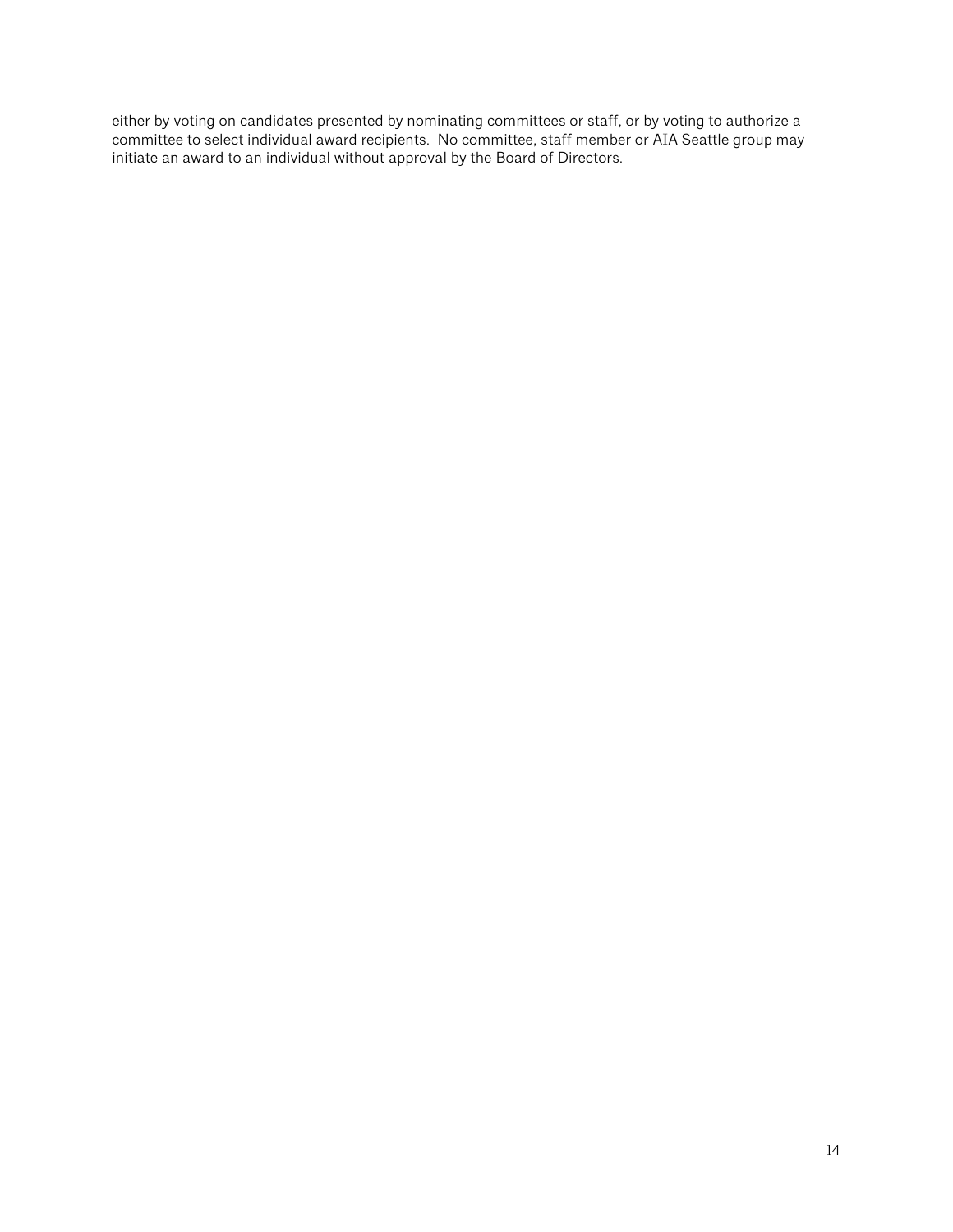# **6 AIA Seattle Financial Structure**

# **Non-Profit Status**

AIA Seattle is incorporated as a non-profit 501c6 corporation. As such, we are governed by the laws and regulations pertaining to our business type. We cannot accept charitable donations as a 501c3 can, and contributions to AIA Seattle are not tax-deductible.

AIA Seattle's fiscal year is January 1 to December 31. Our budget is drafted in October, vetted by the full Board in December, and approved in January. Our fiscal year closes December 31 each year, and unused funds cannot be carried over to the subsequent year.

# **Sponsorship**

Allied businesses with an interest in reaching the design community sponsor many of AIA Seattle's events and programs. AIA Seattle's sponsors are called Corporate Allied Partners (CAPs) and provide cash support for AIA Seattle's annual budget in exchange for recognition at events as well as opportunities to interact with members.

Sponsorship revenue is a critical part of AIA Seattle's budget and AIA Seattle's Board participates actively in the solicitation of sponsors. The sponsorship process is actively managed by AIA Seattle staff. In order to ensure unified communication with sponsors, **committees should not approach CAPs or Member Firms without first consulting with the Managing Director. See Appendix I.**

# **In-Kind Contributions**

An in-kind contribution is non-cash support. AIA Seattle solicits in-kind contributions as needs arise. However, in-kind contribution is not equivalent to sponsorship and those who contribute in-kind goods and services do not necessarily have the same recognition package as our sponsors.

There are two types of in-kind contributions to AIA Seattle:

- 1. Goods and services that AIA Seattle actively solicits to cover budgeted items; and
- 2. Goods and services offered to AIA Seattle that are intended to enhance a program, but do not cover budgeted items.

Those contributing items in the first category can be considered as part of an overall Corporate Allied Partnership recognition package. Those offering goods/services in the second category can be recognized at the event/program only. AIA Seattle reserves the right to decline in-kind contributions that don't meet budgetary or mission needs or create additional resources to manage successfully.

**Committees should not pursue in-kind contributions without consulting the Managing Director.** An in kind form must be completed by the donor for contributed goods and services and returned to AIA Seattle. **See Appendix I.**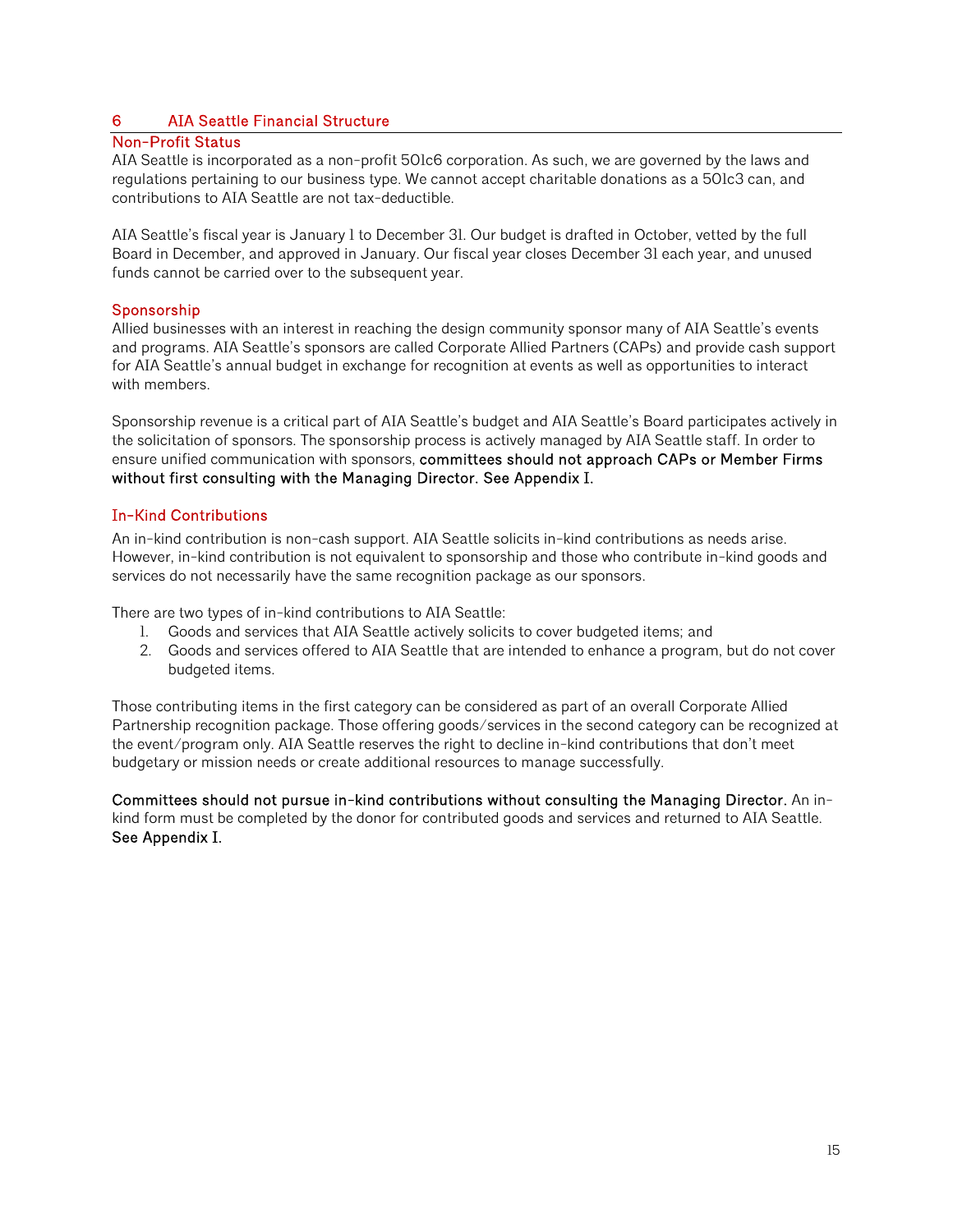# **APPENDIX A: AIA Organizational Chart**

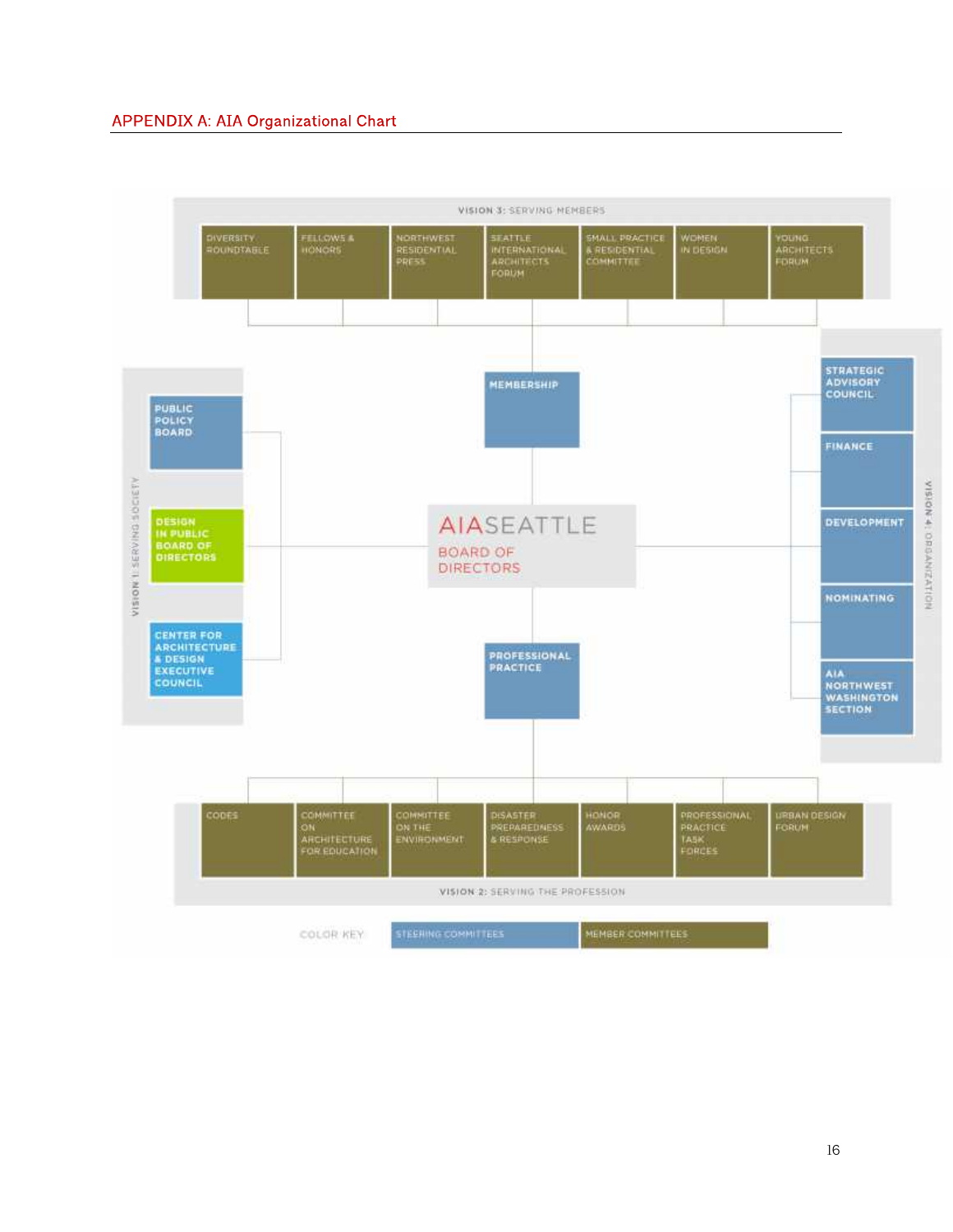# **APPENDIX B: AIA Seattle Board of Directors**

\*Executive Committee Member

**\*Sidney Scarboro AIA**, Past President sidscarboro@gmail.com

## **\*Alissa Rupp FAIA,** President

MIG | Portico arupp@migcom.com 1500 4th Ave, Suite 510 Seattle, WA 98101 (206) 621-2196

#### **\*Meredith Everist AIA,** President-Elect

Baylis Architects everistm@baylisarchitects.com 10801 Main Street, # 110 | Bellevue, WA 98004 O: 425.454.0566 D: 425.679.5205

#### **\*Dan Miles AIA,** Treasurer

Bassetti Architects DMiles@BassettiArch.com 71 Columbia Street, Suite 500 Seattle, WA 98104 (206) 340-9500

#### **\*Rob Misel AIA,** Secretary

The Miller Hull Partnership RMisel@MillerHull.com 71 Columbia, Sixth Floor Seattle, WA 98104 (206) 682-6837

# **Victoria Buker,** Affiliate Director Sellen Construction

victoria.buker@sellen.com 227 Westlake Ave N, Seattle, WA 98109 O: (206) 805-7148 M: (206) 556-9008

# **David Christensen AIA**, NWWA Section Director

Christensen Design Management cdm@masterplanning.com PO Box 5068 Bellingham, WA 98227 D: (360) 676-4800 M: (360) 319-5333

#### **Brendan Connolly AIA**, Director Mithun

brendanc@mithun.com 1201 Alaskan Way # 200 Seattle, WA 98101 (206) 623-3344

# **Charlie Hafenbrack**, Affiliate Director

GLY Construction charlie@gly.com 200 - 112th Ave NE, Suite 300 Bellevue, WA 98004 (425) 519-4318

#### **Marisa Hagney Assoc. AIA,** Director

Rushing Company marisah@rushingco.com 1725 Westlake Avenue North, Suite 300 Seattle, WA 98109 (206) 285-7100

## **Myer Harrell AIA**, Director

Weber Thompson mharrell@weberthompson.com 225 Terry Ave N, Suite 200 Seattle, WA 98109 (206) 344-5700 ext. 264

#### **Peggy Heim AIA**, Advocate Director

Nicholson Kovalchick (NK) Architects Peggyh54@gmail.com 310 First Avenue S., Suite 4S Seattle, WA 98104 (206) 779-0153

#### **J. Irons AIA**, Director

Allsteel IronsJ@allsteeloffice.com 117 South Main Street, Suite 100 Seattle, WA 98104 (206) 446-4026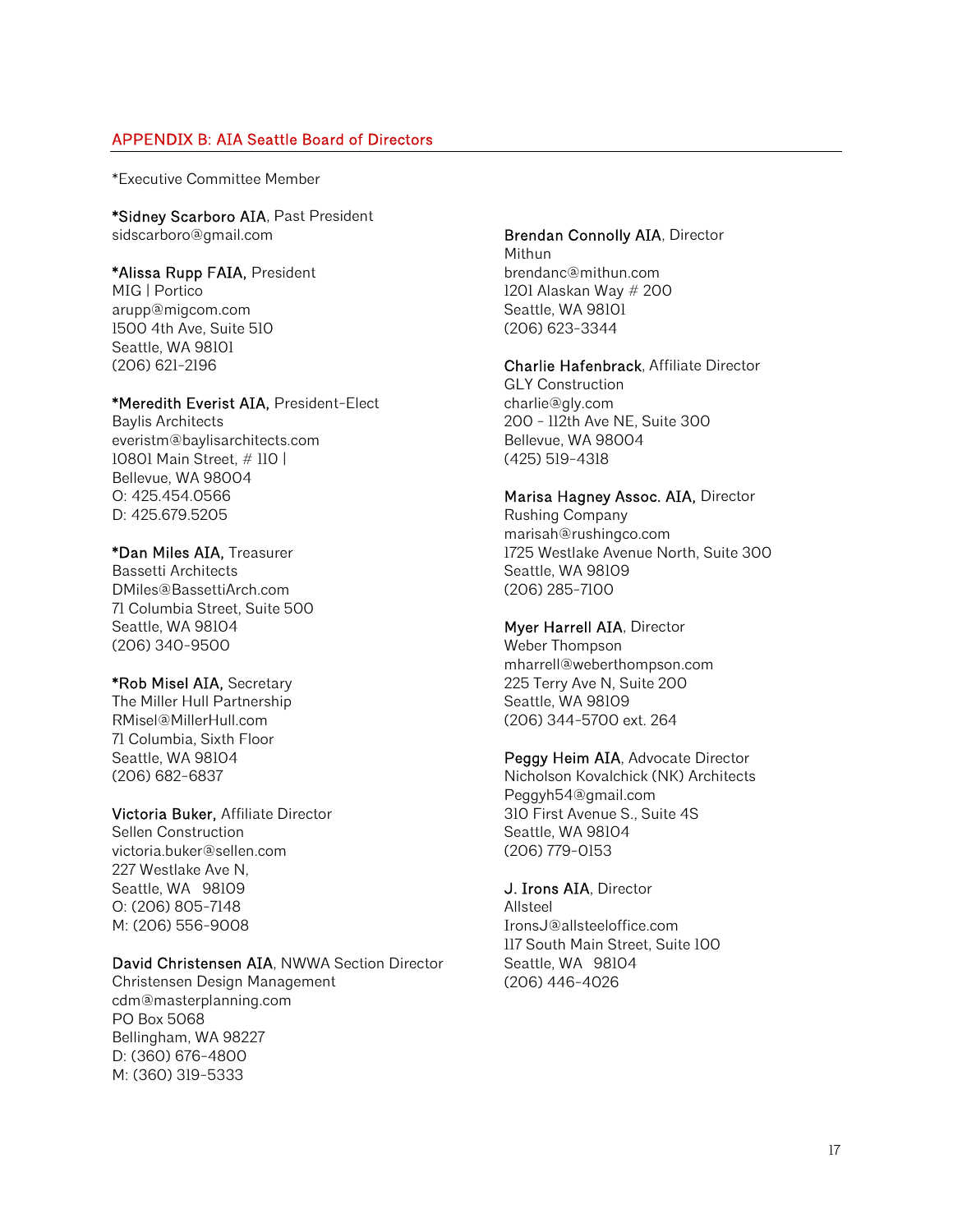#### **Margaret Knight AIA,** Director

Schemata Workshop Margaret@schemataworkshop.com 1720 12th avenue Seattle WA 98122 P: (206) 285-1589 D: (206) 283-2062

#### **Tom Marseille,** Affiliate Director

WSP USA Tom.marseille@wspgroup.com 600 University, Suite 500 Seattle, WA 98101 206 342 9900

# **Rick Mohler AIA**, Director

Mohler + Ghillino Architects // University of WA rickm@archmg.com 911 Western Ave, Suite 550 Seattle, WA 98104 (206) 218-3992

#### **Tom Owens**, Affiliate Director

Mendel Owens PS tomowens@mendelowens.com 1001 Fourth Ave, Suite 4322 Seattle, WA 98154 (206) 395-6904

#### **Osama Quotah AIA,** Director

LMN Architects oquotah@LMNArchitects.com 801 Second Avenue, Suite 501 Seattle, WA 98104 (206) 682-3460

#### **Lane Williams AIA**, Director

Lane Williams Architects lane@lanewilliams.com 2420 8th Ave W Seattle, WA 98119 (206) 284-8355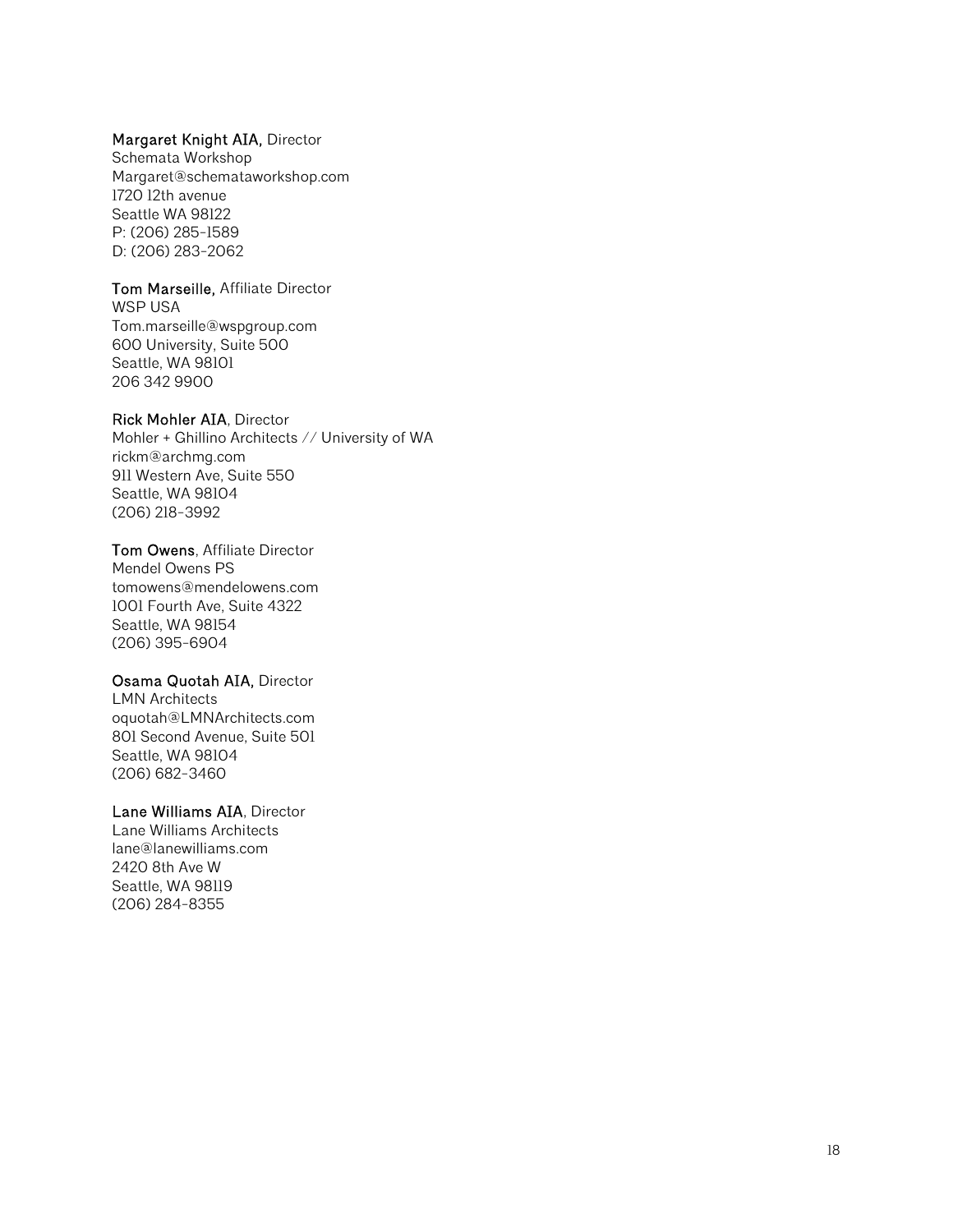### **APPENDIX C: AIA Seattle Staff**

**Cassie Blair** Professional Program Manager 206.448.4938 X101 cassieb@aiaseattle.org

**Kristin Boyer Controller** 206.448.4938 X105 kristinb@aiaseattle.org

**Connor Descheemaker** Membership & Volunteer Manager 206.448.4938 X106 connord@aiaseattle.org

**Megan Harmon** Gallery & Administrative Associate 206.448.4938 X100 meganh@aiaseattle.org

**Bray Hayden** Communications Manager 206-448-4938 X108 brayh@aiaseattle.org

**Tosia Klincewicz** Communications & Festival Coordinator 206-448-4938 X110 tosiak@aiaseattle.org

**David Kisan** Public Programs Coordinator, Design in Public 206-448-4938 X204 davidk@designinpublic.org

**Kimber Leblicq** Managing Director 206.448.4938 X 103 kimberl@aiaseattle.org

**Lisa Richmond** Executive Director 206.448.4938 X102 lisar@aiaseattle.org

**Brigette Ruhland** Program & Project Coordinator 206.448.4938 X104 brigetter@aiaseattle.org

**Kirsten Smith** Manager of Policy & Advocacy 206.448.4938 X401 kirstens@aiaseattle.org

**Leah Vendl** Graphic Designer leahv@aiaseattle.org 206.448.4938 X109

**Debra Webb** Director, Design in Public 206.448.4938 X107 debraw@designinpublic.org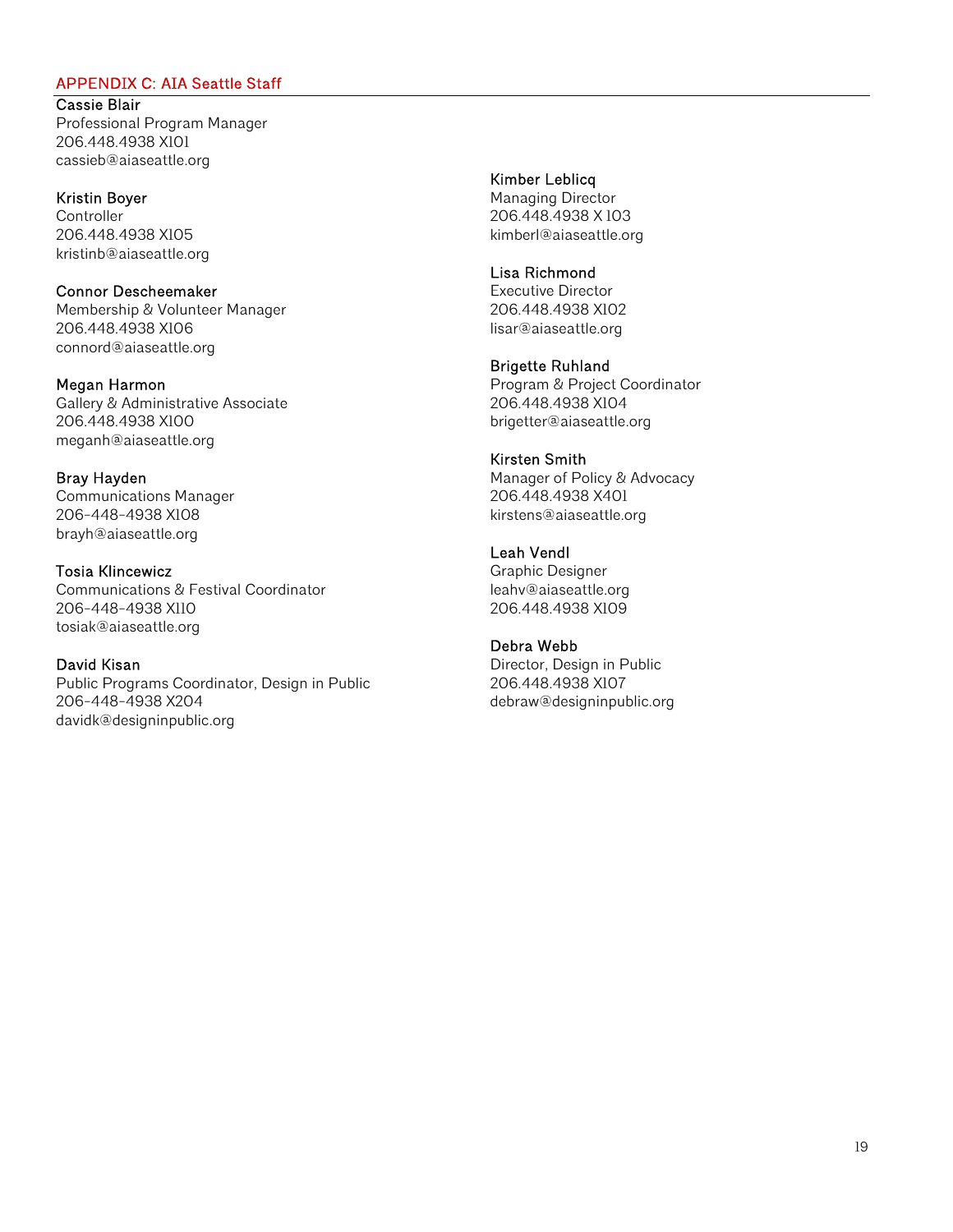Committee on Architecture for Education: cae@aiaseattle.org Co-chair: Burcin Moehring FAIA

Committee On Homelessness: coho@aiaseattle.org Co-chair: Anton Dekom AIA Co-chair: Alexander Foehlic Assoc. AIA

Code Committee: code@aiaseattle.org Co-chair: Steve Dombrowski AIA Co-chair: Judy Tucker AIA

Committee on the Environment: COTE@aiaseattle.org Co-chair: Shannon Bunsen Co-chair: Rosa Folla AIA

Diversity Roundtable: diversityroundtable@aiaseattle.org Co-chair: Marijana Cvencek AIA Co-chair: Margaret Knight AIA

Disaster Preparedness & Response: DPR@aiaseattle.org Co-chair: Mike Mariano AIA Co-chair: Jim Westcott AIA

Fellows & Honors: Fellowsandhonors@aiaseattle.org Co-chair: Lesley Bain FAIA Co-chair: Anne Schopf FAIA

NW Residential Press: NorthwestResidentialPress@aiaseattle.org Chair: Bradly Gunn Assoc. AIA

Seattle International Architecture Forum: internationalarchitects@aiaseattle.org Co-chair: Kun Lim Assoc. AIA Co-chair: Robert Leykam AIA

Small Practice and Residential Committee: SPARC@aiaseattle.org Co-chair: Joe Herrin AIA Co-chair: Tom Lawrence AIA

Urban Design Forum: UrbanDesignForum@aiaseattle.org Co-chair: Dylan Glosecki AIA Co-chair: Levi Rippy AIA Co-chair: RJ Van Liere AIA Co-chair: Jonathan Winslow AIA

Women in Design: WomenInDesign@aiaseattle.org Co-chair: Jennifer Caldwell AIA Co-chair: Emily Doe AIA Co-chair: Genevieve Therioakes AIA

Young Architects Forum: YoungArchitectsForum@aiaseattle.org Co-chair: Charlie Ekblad Assoc. AIA Co-chair: Will Crothers Assoc. AIA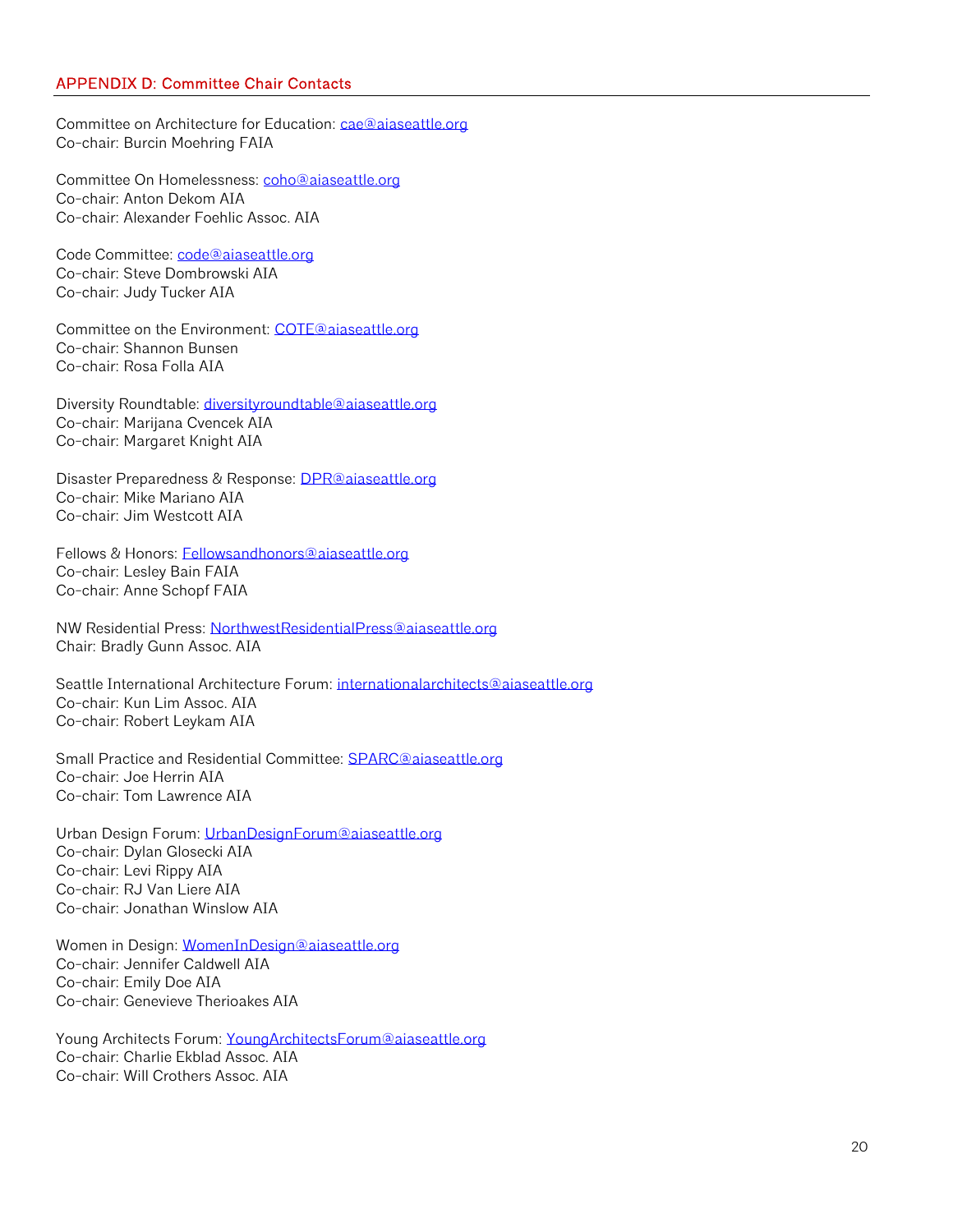Laddership: <u>laddership@aiaseattle.org</u> Co-chair: Geoff Anderson AIA Co-chair: Erica Loynd AIA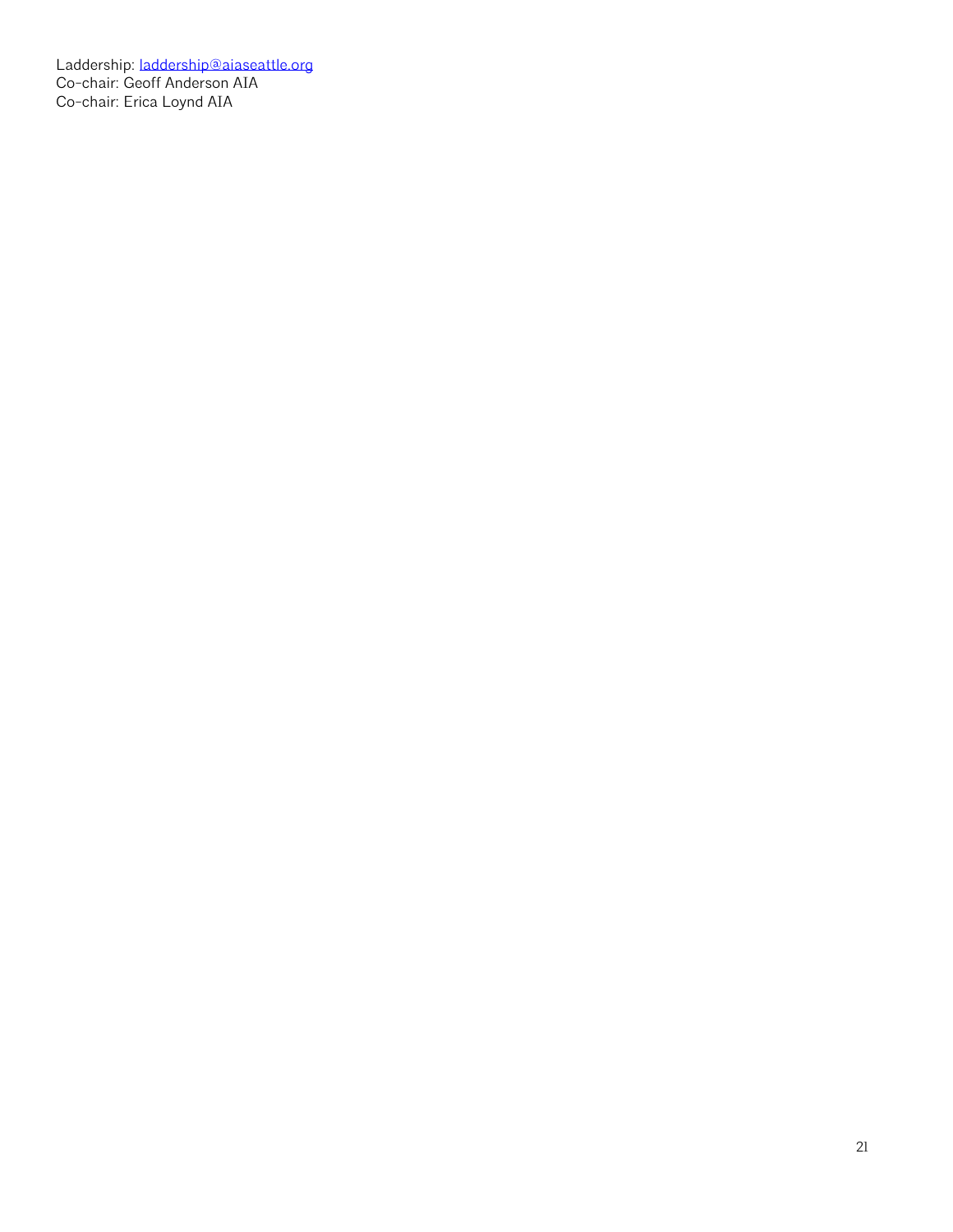# **APPENDIX E: Committee Annual Plan + Report Year in Review 2018 + Year Ahead 2019** *Please return by November 1, 2019*

| <b>Committee Name</b>      |              |
|----------------------------|--------------|
| <b>Committee Purpose</b>   |              |
| <b>Committee Mission</b>   |              |
| Statement                  |              |
| <b>Contact Information</b> | Website/blog |
|                            | Facebook     |
|                            | Twitter      |
|                            | Etc.         |
| Date Submitted             |              |

# **Chair**

| Name                     |  |
|--------------------------|--|
| AIA Member Number        |  |
| Email                    |  |
| Phone                    |  |
| Role of Position (Chair) |  |
| Term                     |  |

# **Co-Chair**

| Name                        |  |
|-----------------------------|--|
| AIA Member Number           |  |
| Email                       |  |
| Phone                       |  |
| Role of Position (Co-Chair) |  |
| Term                        |  |

# **Secretary/Communications (optional)**

| Name                         |  |
|------------------------------|--|
| AIA Member Number            |  |
| Email                        |  |
| Phone                        |  |
| Role of Position (Secretary) |  |
| Term                         |  |

What is your plan for effective leadership succession?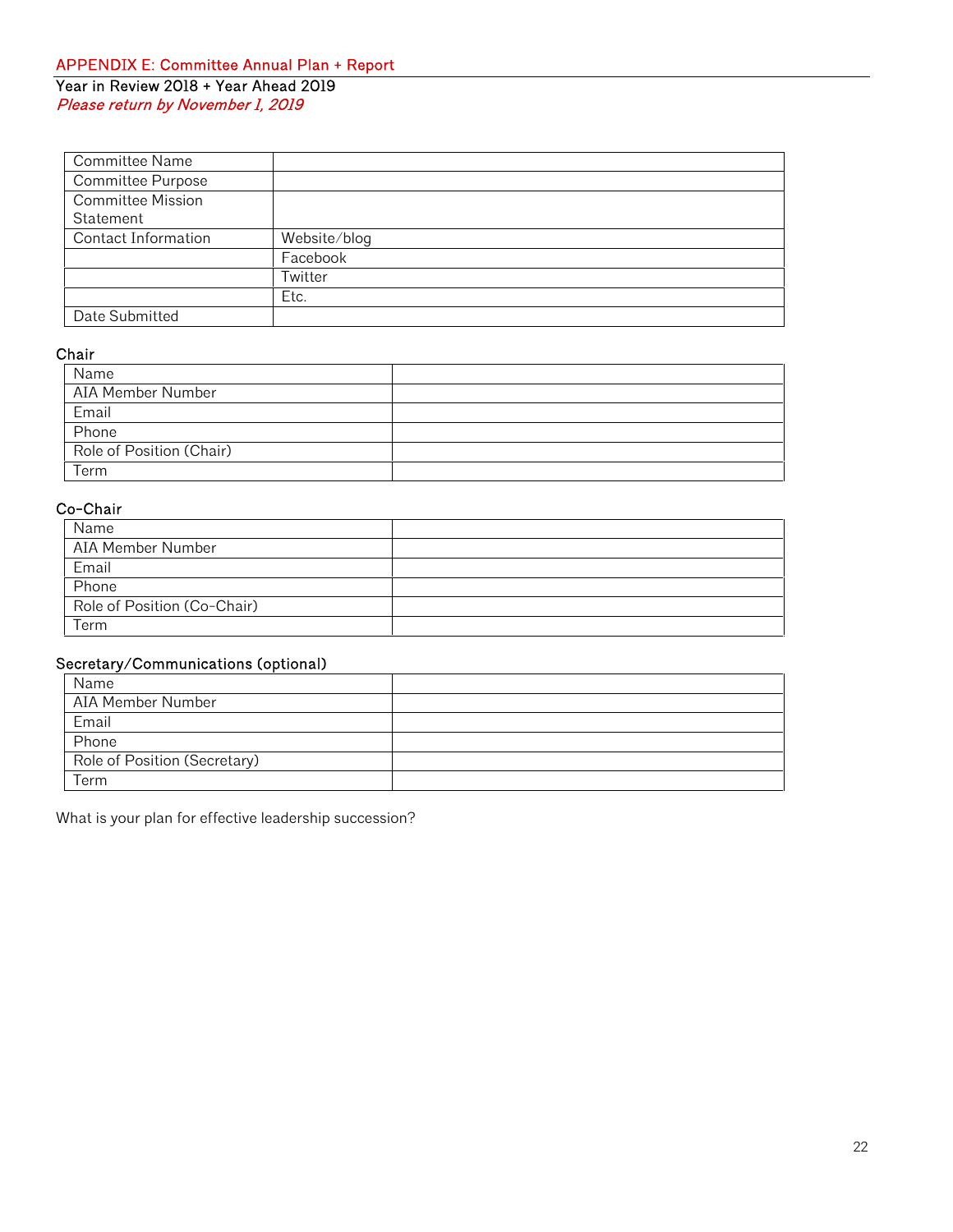Member Committees should provide at least 4 events per year (presentation, continuing education class, social events, networking events, tours, press/call for submissions, etc.), that are open to all AIA Seattle members. These events should demonstrate and support AIA Seattle's Strategic Plan.

What events did your committee provide last year?

# **Previous Year Event 1**

| Title:                     |
|----------------------------|
| <b>Actual Date:</b>        |
| Event Type:                |
| Description:               |
| Actual Budget:             |
| Actual Attendance:         |
| Summary of Event Outcomes: |

# **Previous Year Event 2**

| Title:                     |
|----------------------------|
| Actual Date:               |
| Event Type:                |
| Description:               |
| Actual Budget:             |
| Actual Attendance:         |
| Summary of Event Outcomes: |

# **Previous Year Event 3**

| Title:                            |  |
|-----------------------------------|--|
| <b>Actual Date:</b>               |  |
| Event Type:                       |  |
| Description:                      |  |
| Actual Budget:                    |  |
| Actual Attendance:                |  |
| <b>Summary of Event Outcomes:</b> |  |

# **Previous Year Event 4**

| Title:                            |  |
|-----------------------------------|--|
| <b>Actual Date:</b>               |  |
| Event Type:                       |  |
| Description:                      |  |
| Actual Budget:                    |  |
| Actual Attendance:                |  |
| <b>Summary of Event Outcomes:</b> |  |

Other Previous Years' Events: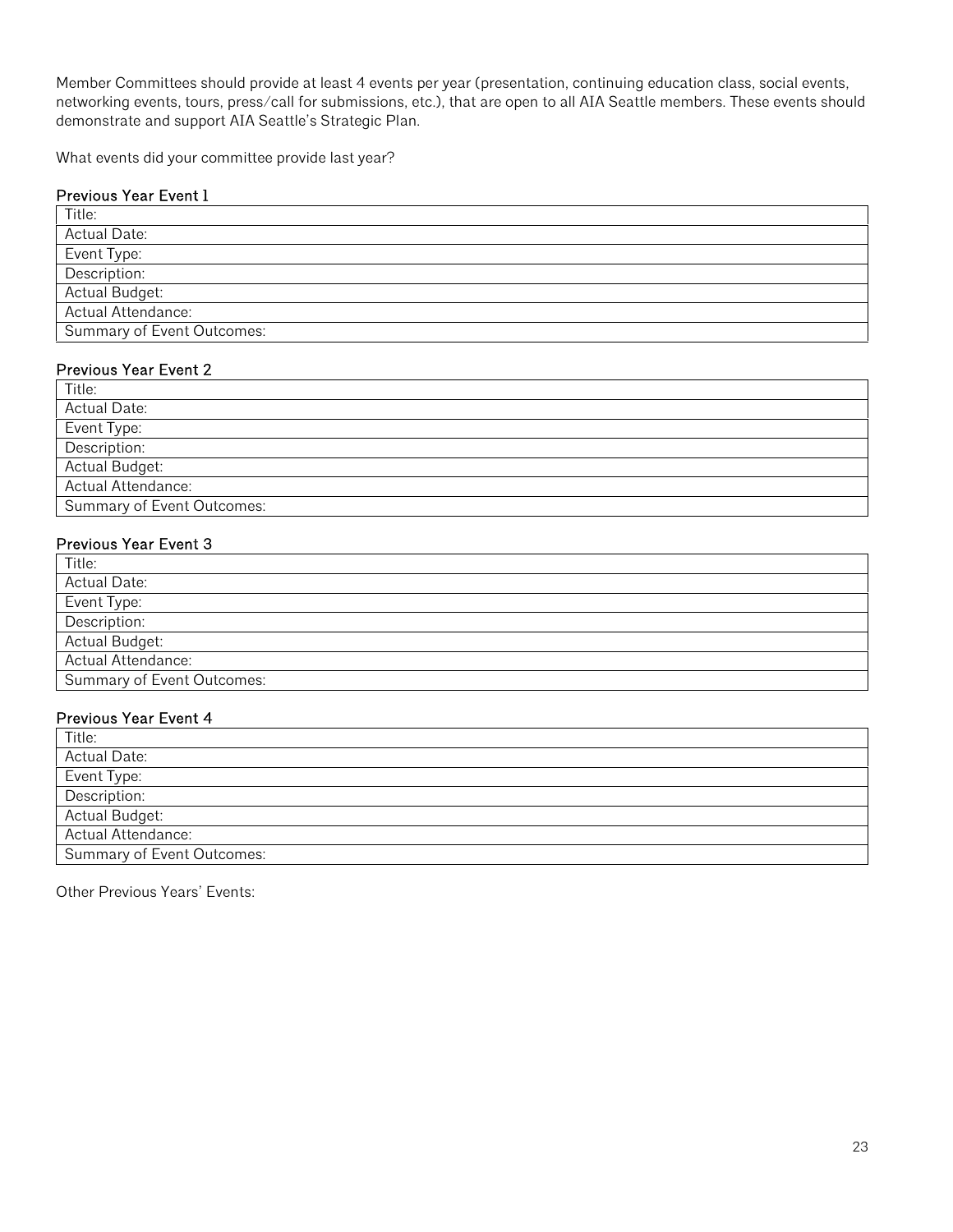What events does your committee have planned for the coming year? Quarter 1: January - March Quarter 2: April - June Quarter 3: July - September Quarter 4: October - December

# **Event 1**

| Title/Working Title:         |
|------------------------------|
| Projected Date (or Quarter): |
| Description:                 |
| Projected Budget:            |
| Attendance Goal:             |
| Committee Partnership(s):    |
| Outreach Efforts:            |

# **Event 2**

| Title/Working Title:         |
|------------------------------|
| Projected Date (or Quarter): |
| Description:                 |
| Projected Budget:            |
| Attendance Goal:             |
| Committee Partnership(s):    |
| Outreach Efforts:            |
|                              |

# **Event 3**

| Title/Working Title:         |
|------------------------------|
| Projected Date (or Quarter): |
| Description:                 |
| Projected Budget:            |
| Attendance Goal:             |
| Committee Partnership(s):    |
| Outreach Efforts:            |

# **Event 4**

| Title/Working Title:         |
|------------------------------|
| Projected Date (or Quarter): |
| Description:                 |
| Projected Budget:            |
| Attendance Goal:             |
| Committee Partnership(s):    |
| Outreach Efforts:            |

Other Events:

What is your plan for attracting and welcoming new committee participants this year?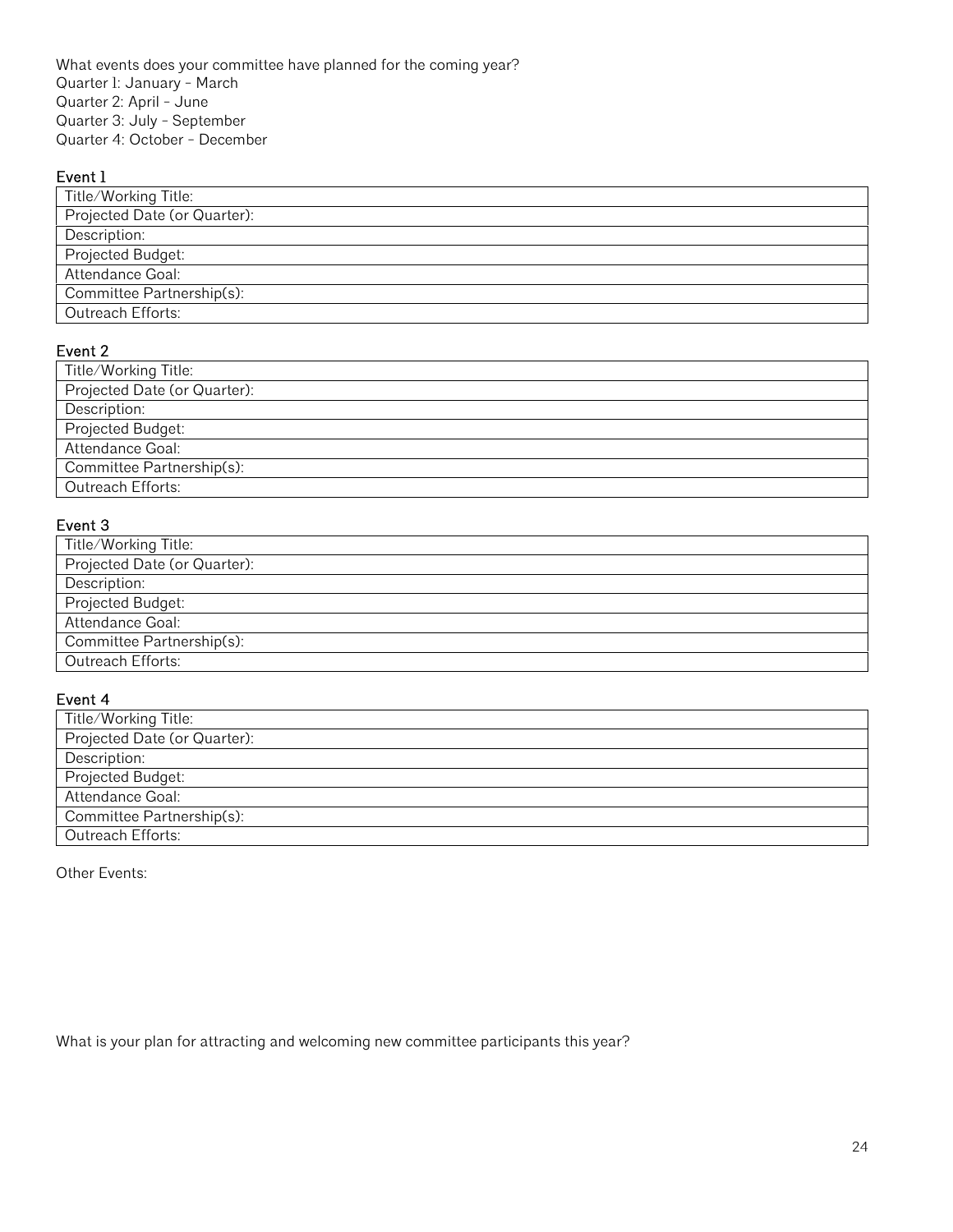# **APPENDIX F: CE Program Proposal Form**

Thank you for your interest in providing continuing education to AIA Seattle members. Our members value peer-to-peer learning as a way to improve their skills and meet their continuing education requirements.

AIA Seattle hosts several continuing education classes each month. You must be an AIA Seattle member committee, sponsor or non-profit partner to present a continuing education class. We require that all classes providing continuing education credit will include registration fees for attendees.

**Please complete and return this form to Connor Descheemaker at connord@aiaseattle.org at least 8 weeks prior to your proposed class date.** The form will then be reviewed by the Professional Practice Steering Committee and approved before it can be submitted to AIA National.

# **STEP 1: SUBMITTER CONTACT INFORMATION**

| <b>Application Date</b> |                                                                                                                                                                                                                                                                            |
|-------------------------|----------------------------------------------------------------------------------------------------------------------------------------------------------------------------------------------------------------------------------------------------------------------------|
| <b>Full Name</b>        |                                                                                                                                                                                                                                                                            |
| <b>Title</b>            |                                                                                                                                                                                                                                                                            |
| Date & Time             |                                                                                                                                                                                                                                                                            |
| Organization            |                                                                                                                                                                                                                                                                            |
|                         | Please check all that apply:<br><b>AIA Seattle Committee</b><br>Committee Name: ________<br>Annual Plan Approved by Steering Committee<br>Requesting AIA Seattle Committee Program Funds<br>Corporate Allied Partner (Sponsor)<br>Registered CES Provider Number: ________ |
| <b>Mailing Address</b>  |                                                                                                                                                                                                                                                                            |
| <b>Phone Number</b>     |                                                                                                                                                                                                                                                                            |
| E-mail Address          |                                                                                                                                                                                                                                                                            |

# **STEP 2: SESSION DETAILS AND DESCRIPTION**

*Please outline the details of the session or conference topic you are proposing. Explain any unusual or creative session formats or special needs; preference will be given to sessions with an innovative, interactive format.*

| <b>Session Format</b> | Case Study<br><b>Graphic Presentation</b><br>Panel Presentation<br>Lecture<br>Discussion<br>Tour<br>Other - Please describe: |
|-----------------------|------------------------------------------------------------------------------------------------------------------------------|
| <b>Session Title</b>  |                                                                                                                              |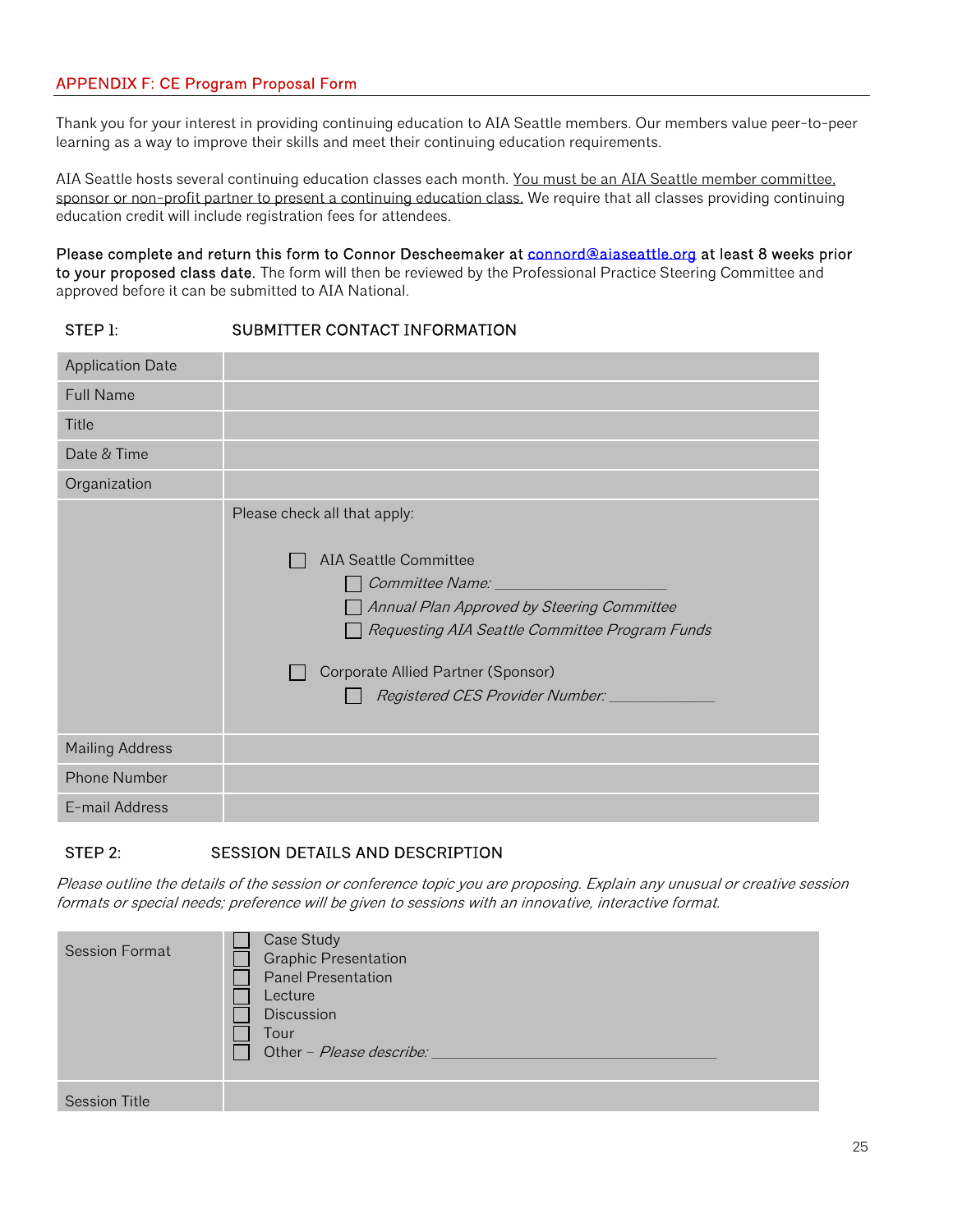| (12-word limit)          |  |
|--------------------------|--|
| Session Description      |  |
| (200-word limit)         |  |
|                          |  |
|                          |  |
|                          |  |
|                          |  |
|                          |  |
| <b>Intended Audience</b> |  |
|                          |  |
|                          |  |
|                          |  |

# **STEP 3: LEARNING OBJECTIVES**

*Enter at least four (4) learning objectives, or outcomes, that you expect for participants in your session. For help, see "Learning Objectives: What are they and how do I write one?"* aia.org/education/providers/AIAB040189

| Learning Objective 1 |  |
|----------------------|--|
| (25-word limit)      |  |
| Learning Objective 2 |  |
| (25-word limit)      |  |
| Learning Objective 3 |  |
| (25-word limit)      |  |
| Learning Objective 4 |  |
| (25-word limit)      |  |

# **STEP 4: SPEAKER INFORMATION**

*Submitters are responsible for identifying anticipated speakers for their session. Please do not include more than 2 presenters for a 1-hour session or 3 presenters for a 2-hour session.*

| Speaker 1             |                             |
|-----------------------|-----------------------------|
| <b>FULL NAME</b>      |                             |
| <b>TITLE</b>          |                             |
| ORGANIZATION          |                             |
| <b>ROLE</b>           | (e.g., speaker / moderator) |
| PHONE NUMBER          |                             |
| <b>E-MAIL ADDRESS</b> |                             |
| <b>BIO</b>            |                             |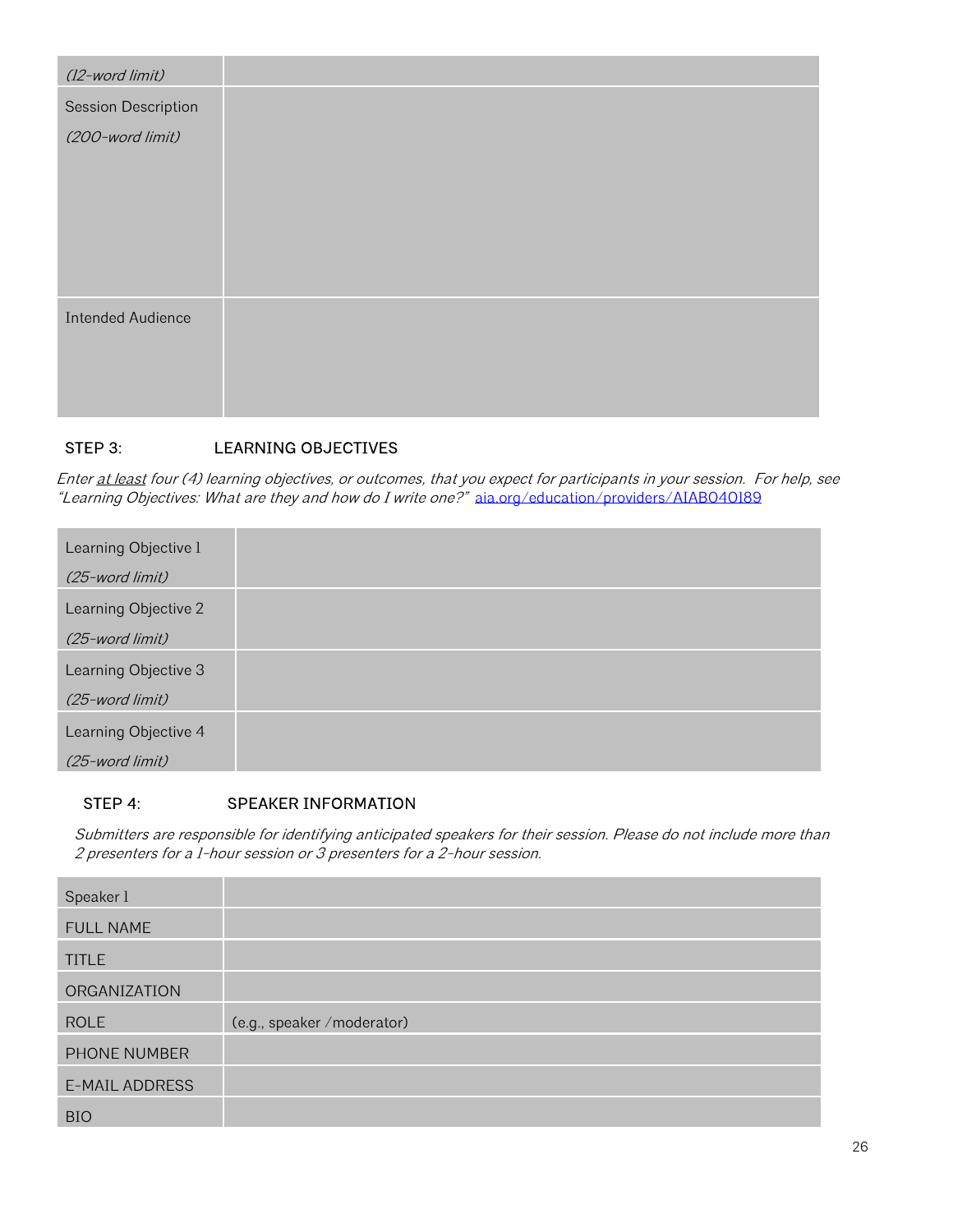| (150-word limit) |                             |
|------------------|-----------------------------|
| Speaker 2        | (optional)                  |
| <b>FULL NAME</b> |                             |
| <b>TITLE</b>     |                             |
| ORGANIZATION     |                             |
| <b>ROLE</b>      | (e.g., speaker /moderator)  |
| PHONE NUMBER     |                             |
| E-MAIL ADDRESS   |                             |
| Speaker 2 BIO    |                             |
| (150-word limit) |                             |
| Speaker 3        | (optional)                  |
| FULL NAME        |                             |
| <b>TITLE</b>     |                             |
| ORGANIZATION     |                             |
| <b>ROLE</b>      | (e.g., speaker / moderator) |
| PHONE NUMBER     |                             |
| E-MAIL ADDRESS   |                             |
| <b>BIO</b>       |                             |
| (150-word limit) |                             |
|                  |                             |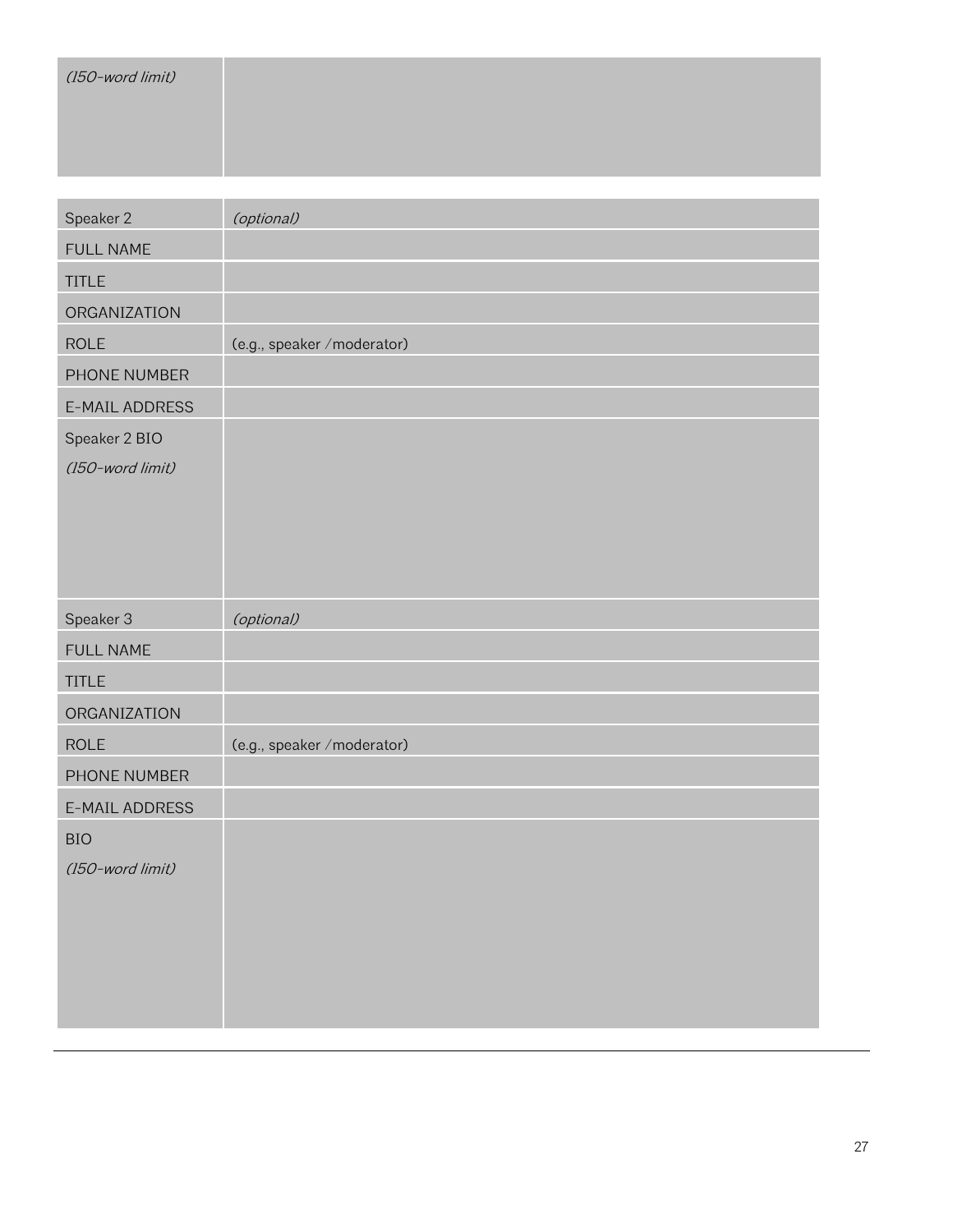# **APPENDIX G: Social Media Resources**

AIA Seattle encourages the use of social media to further the goals of AIA Seattle and the missions of its committees, where appropriate. A series of recommended resources is described below along with some tips on using them.

| Vehicle      | Purpose                                                                                                                                                                    | How to Contribute                                                                                                                                                                                                                                                                                                                                                                                                                                                                                                                                           |
|--------------|----------------------------------------------------------------------------------------------------------------------------------------------------------------------------|-------------------------------------------------------------------------------------------------------------------------------------------------------------------------------------------------------------------------------------------------------------------------------------------------------------------------------------------------------------------------------------------------------------------------------------------------------------------------------------------------------------------------------------------------------------|
| LinkedIn     | Networking with likeminded<br>professionals, topic-based<br>discussions, limited program<br>promotion                                                                      | Join the AIA Seattle group and you can post messages and<br>other content that is moderated by the Communications<br>Manager                                                                                                                                                                                                                                                                                                                                                                                                                                |
| Facebook     | Starting conversations and<br>connecting with likeminded<br>individuals, promoting programs with<br>images and links to more info; event<br>pages and invites              | Anyone can "Like" AIA Seattle on Facebook. If you would<br>like to share committee information on Facebook, it is<br>strongly recommended that you provide post content to the<br>Communications Manager so it can be added to AIA<br>Seattle's social media calendar and reach the broadest<br>audience possible. If you would like to operate a separate<br>Facebook account for a committee, please let AIA Seattle's<br>Communications Manager know. Separate accounts are<br>most effective when they are updated at least a few times a<br>week.      |
| Twitter      | Very brief updates, linking to blogs<br>and other web content                                                                                                              | Anyone can follow AIA Seattle on Twitter. If you would like<br>to share committee information on Twitter, it is strongly<br>recommended that you provide tweet content to the<br>Communications Manager so it can be added to AIA<br>Seattle's social media calendar and reach the broadest<br>audience possible. If you would like to operate a separate<br>Twitter handle for a committee, please let AIA Seattle's<br>Communications Manager know. Separate Twitter accounts<br>are most effective when they are updated at least a 4-5<br>times a week. |
| <b>Blogs</b> | Providing extended information on<br>any range of topics. (AIA Seattle<br>doesn't maintain a blog. The ones<br>that are affiliated with AIA Seattle are<br>committee-led.) | Committees are welcome to create their own blogs. Blogs<br>are most effective when they are updated on a regular<br>schedule; content is the responsibility of the committee<br>Please provide your staff contact with a link to your blog.                                                                                                                                                                                                                                                                                                                 |
| Instagram    | promoting programs with images,<br>most typically 'in the moment' of an<br>event                                                                                           | Anyone can follow AIA Seattle on Instagram. If you would<br>like to share committee images on Instagram, it is strongly<br>recommended that you provide images to the<br>Communications Manager so it can be added to AIA<br>Seattle's social media calendar and reach the broadest<br>audience possible. If you would like to operate a separate<br>Instagram account for a committee, please let AIA Seattle's<br>Communications Manager know. Separate Instagram<br>accounts are most effective when they are updated at least<br>once a week.           |

# **Responsibilities**

In general the creation of social media accounts beyond what is directly provided by AIA Seattle is the responsibility of Chairs. Committees are solely responsible for the content of these extraneous information vehicles. AIA Seattle expects committee members to exercise good judgment when posting committee-related content on the internet.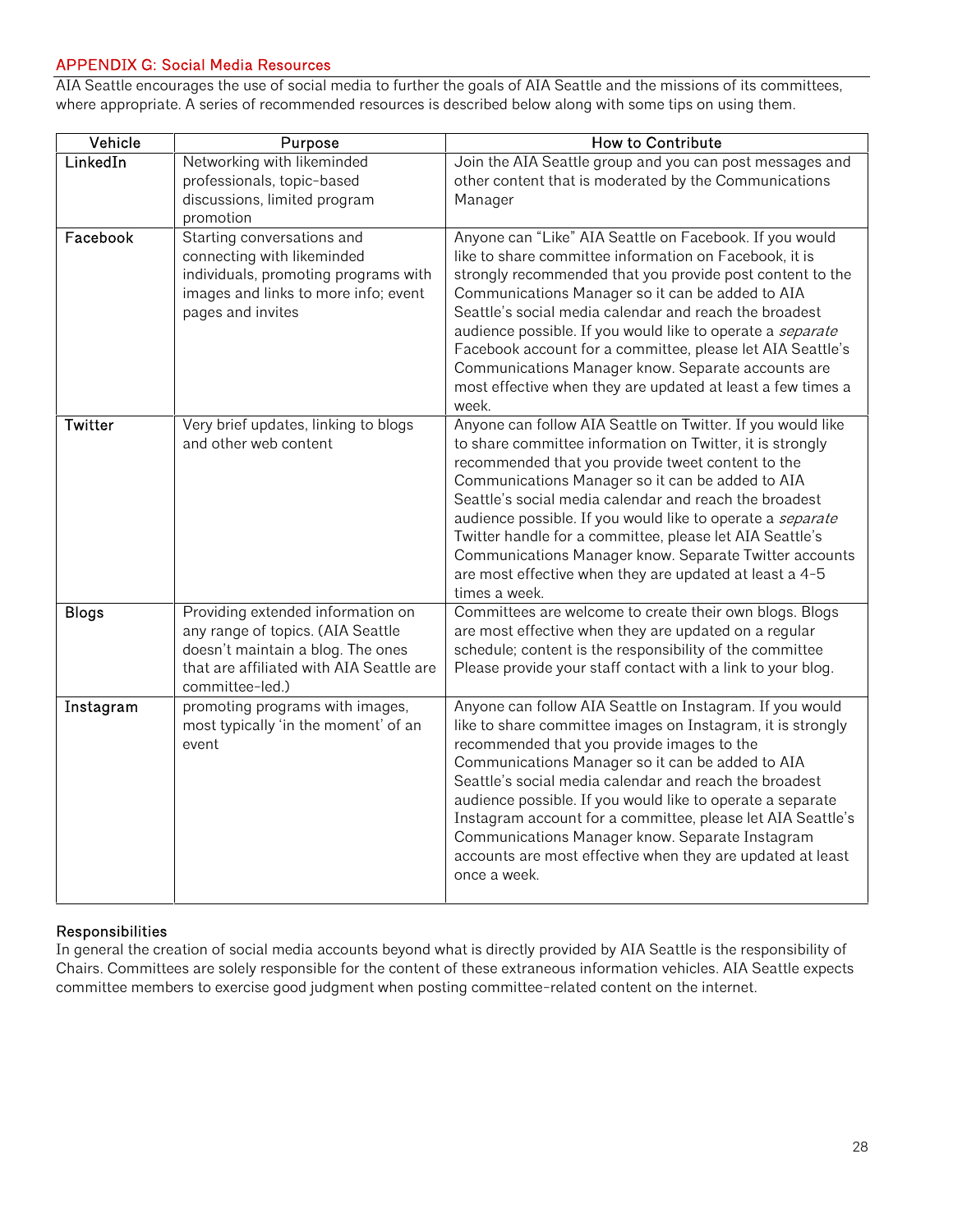# **APPENDIX H: Partnership Policy**

AIA Seattle welcomes opportunities to partner on events and programs with non-profit organizations that share our interests.

# **Promotional Partner**

Hosting an event that is of interest to architects? AIA Seattle is happy to include a listing in our weekly enews for the following partners:

- Local design-interested non-profits
- Current AIA Seattle members and member firms
- AIA Seattle Corporate Allied Partners and Allied members

Your event must be:

- Open to our members and/or the general public
- Public service or educational content (not advertising or promotion)

We will list your event in two consecutive enews editions in the two weeks directly prior to the event. We are not able to send a stand-alone email to our members. Due to our tax status as a non-profit, we are only able to list events that are public-focused; we cannot provide promotion or advertising for products or services.

## **Co-Presenter**

AIA Seattle often Co-Presents events that are of interest to our members with other local non-profit partners. Please contact the Membership and Volunteer Manager before entering into any co-presented agreements, as these will be evaluated on a case-by-case basis.